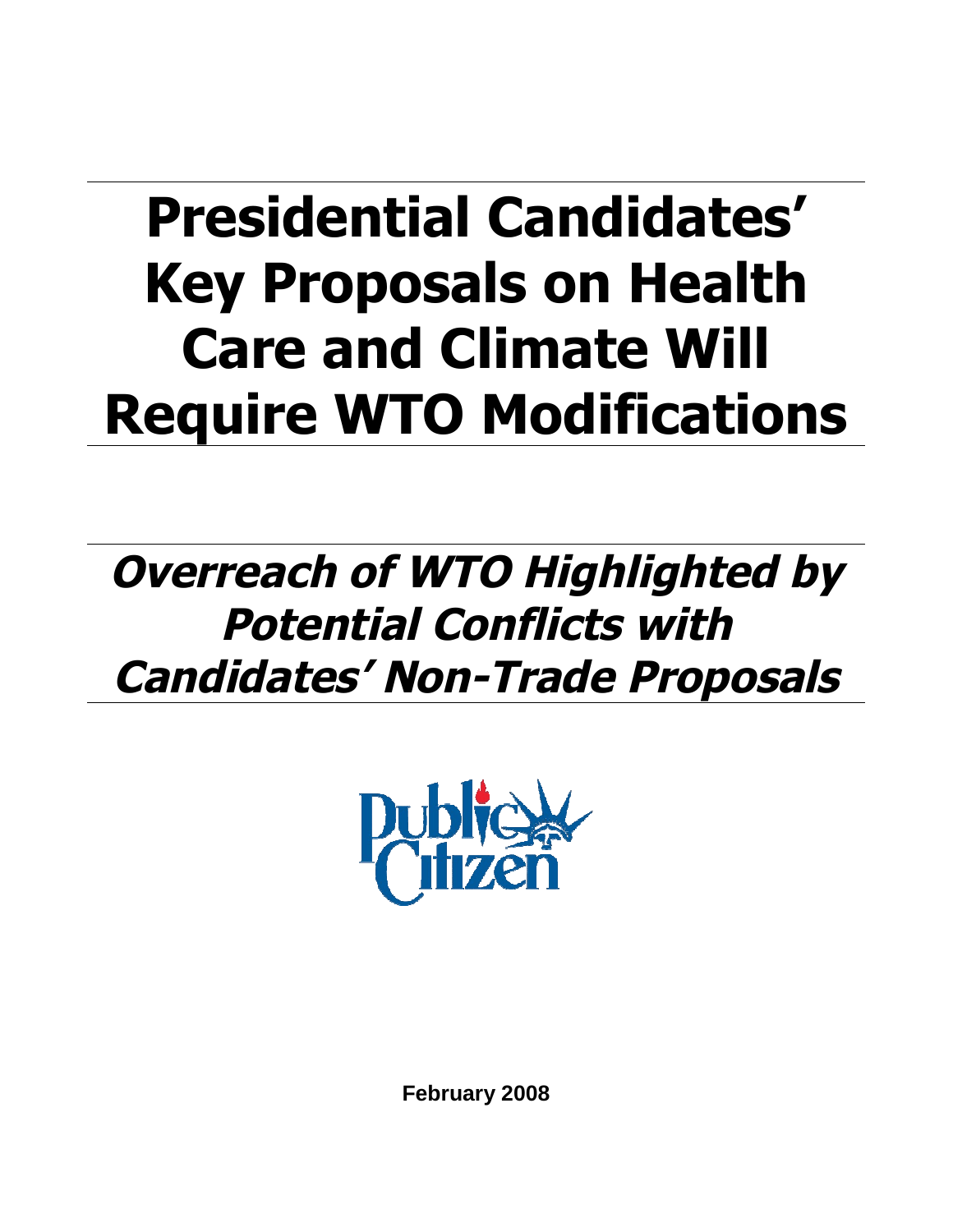© 2008 by Public Citizen's Global Trade Watch. All rights reserved. No part of this document may be reproduced or utilized in any form or by any means, electronic or mechanical, including photography, recording, or by information exchange and retrieval systems, without written permission from the authors.

Public Citizen is a nonprofit membership organization in Washington, D.C., dedicated to advancing consumer rights through lobbying, litigation, research, publications and information services. Since its founding by Ralph Nader in 1971, Public Citizen has fought for consumer rights in the marketplace, for safe and secure health care, for fair trade, for clean and safe energy sources, and for corporate and government accountability. Visit our web page at http://www.citizen.org.

Acknowledgments: This report was written by Todd Tucker and Mary Bottari. Lori Wallach contributed substantial writing and analysis. Thanks to Steve Charnovitz, Ellen Gould, Victor Menotti, Bob Stumberg and others for sharing their considerable expertise. The usual disclaimers apply. Thanks to Angela Bradbery, Bill Holland, Paul Levy, Saerom Park, Kate Pollard and Brandon Wu for other assistance.

Additional copies of this document are available from: Public Citizen's Global Trade Watch 215 Pennsylvania Ave SE, Washington, DC 20003 (202) 546-4996 PC Product ID No: E9029

#### **Other Titles by Public Citizen's Global Trade Watch:**

Santa's Sweatshop: Made in D.C. With Bad Trade Policy (December 2007)

Trade Deficit in Food Safety (July 2007)

Peru-U.S. "Free Trade Agreement" Would Help Lock-In Failed Social Security Privatization in Peru (June 2007, with Americans for Democratic Action and USAction)

States' Rights and International Trade: A Legislator's Guide to Reinvigorating Federalism in the Era of Globalization (February 2007)

Election 2006: No To Staying the Course on Trade (November 2006)

How Politics Trumped Truth in the Neo-Liberal Revision of Chile's Development (September 2006)

The WTO's Empty Hong Kong "Development Package": How the World Trade Organization's 97% Duty-Free Proposal Could Leave Poor Countries Worse Off (June 2006; with ActionAid)

Dangerous CAFTA Liaisons: Members of Congress Providing Decisive Votes on Trade Deal Receive Jump in Corporate Campaign Cash (February 2006)

Big Box Backlash: The Stealth Campaign at the World Trade Organization to Preempt Local Control Over Land Use (December 2005)

Trade Wars: Revenge of the Myth / Deals for Trade Votes Gone Bad (June 2005)

Fool Me Twice? Chamber of Commerce Distorts NAFTA Record, Hides CAFTA Costs (March 2005)

NAFTA's Threat to Sovereignty and Democracy: The Record of Chap. 11 Investor-State Cases (February 2005)

#### Impact of NAFTA on the U.S. Latino Community (August 2004, w/ Labor Council for Lat. Am. Advancement)

*Whose Trade Organization? A Comprehensive Guide to the WTO* (New Press, 2004)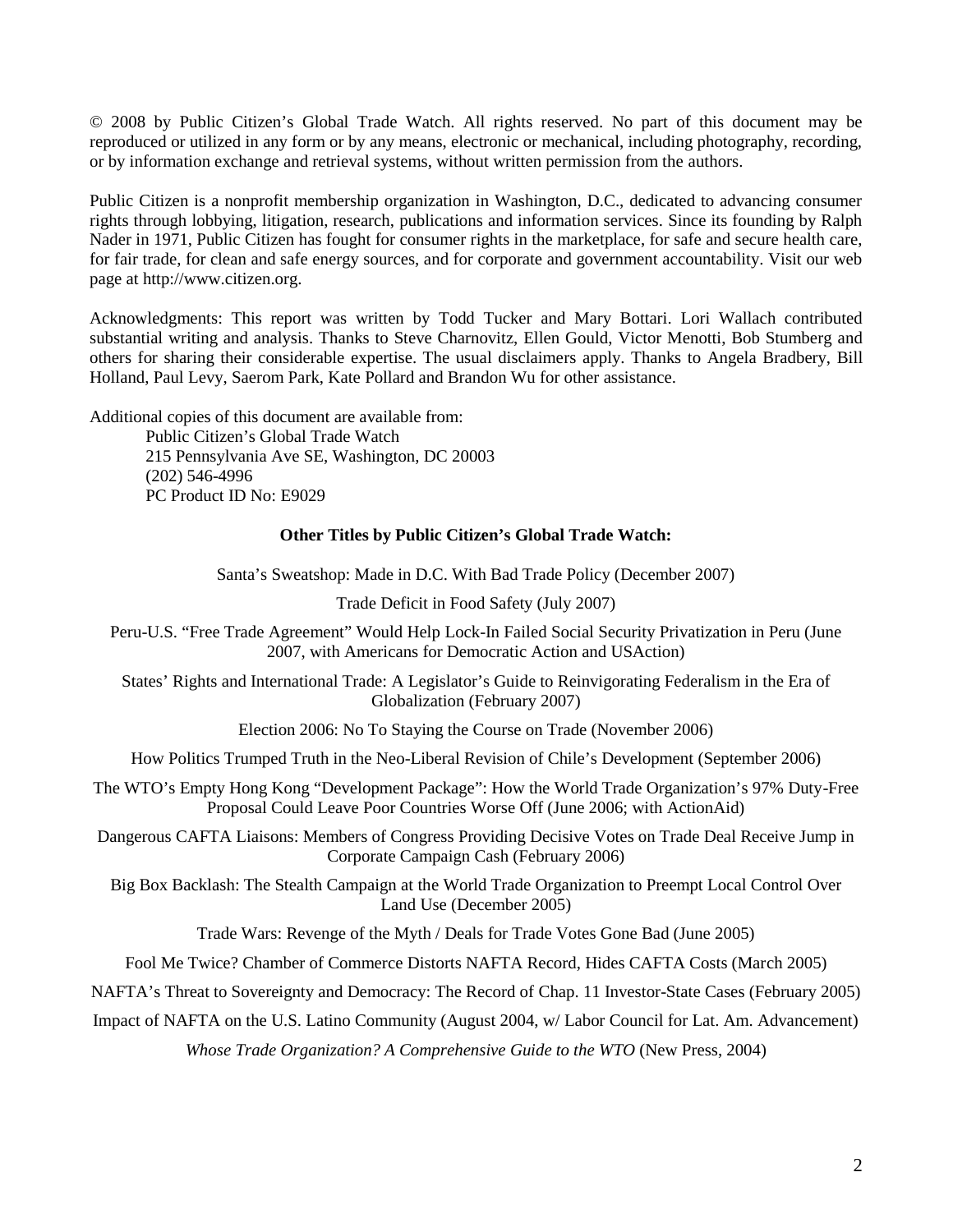# **EXECUTIVE SUMMARY**

Implementation of a dozen of the key domestic non-trade policies to lower health care costs or reduce carbon emissions proposed by the current presidential candidates will require modifications to the expansive rules of the World Trade Organization (WTO). Many WTO rules have little or nothing to do with international trade, yet WTO signatory countries are required to "ensure the conformity of its laws, regulations and administrative procedures with its [WTO] obligations."<sup>[1](#page-28-0)</sup>

Domestic policies that extend beyond the WTO constraints are subject to challenge by other WTO signatory countries – often at the behest of their affected industries – before WTO tribunals. The tribunals, which operate behind closed doors and are composed of trade experts even when a case concerns health care or environmental policy, are empowered to order countries to eliminate or alter domestic policies that violate WTO rules. A country that fails to comply is subject to trade sanctions untilit changes its laws.<sup>2</sup> Of the 137 cases decided to date at the WTO, challenges to domestic laws havebeen successful nearly 90 percent of the time,<sup>3</sup> with countries moving to alter their laws as ordered except in a single instance, where a country instead chose to pay indefinite trade sanctions to keep its policy in place.<sup>[4](#page-28-3)</sup>

This purpose of this report is to identify what aspects of the WTO a future president must renegotiate to create the policy space necessary for implementation of key domestic policy proposals at the center of their campaigns. As described in this report, it is not possible to "work around" the WTO rules in addressing certain health care and climate challenges, because the scope of the constraints that WTO rules impose on signatory countries' non-trade policies is so broad.

Trying to work within the tiny policy space permitted by the existing WTO rules would result in the challenges surrounding America's health care debacle and the global climate crisis being defined so narrowly as to ensure real redress is impossible. For instance, no candidate proposes to establish a single payer health care system, yet many of the "market-based" regulatory reforms candidates do propose could conflict with existing WTO constraints. Further, failure to change the existing WTO rules and commitments up front will result in an unacceptable "chilling effect," in which WTO incompatibility problems will be touted by corporate special interests as an excuse to attack policies that may deliver broad public benefits.

Changes to the WTO's existing terms will be necessary. Indeed, even the WTO's own director general, Pascal Lamy, has recognized that existing WTO rules may need to be "adapted" to create the policy space needed to address major non-trade challenges like climate change.<sup>[5](#page-28-4)</sup> That such changes are necessary highlights the problem of policy "standstill" inherent to the WTO: unless a government could foresee that it would need to take future action on an unimaginably broad swath of policy areas when it made its initial WTO commitments in 1994, it now faces unacceptable WTO constraints on new non-trade policies deemed necessary.<sup>[6](#page-28-5)</sup>

Many policymakers remain unaware of the WTO's expansive limits on domestic policy space and the changes that must be made to existing WTO rules to implement their most prominent policy proposals. Over the past dozen years, U.S. policymakers continue to express surprise when domestic non-trade policies – including recently the U.S. ban on Internet gambling and in the past various environmental policies – have been ruled to be WTO violations. In part, this lack of awareness stems from the way in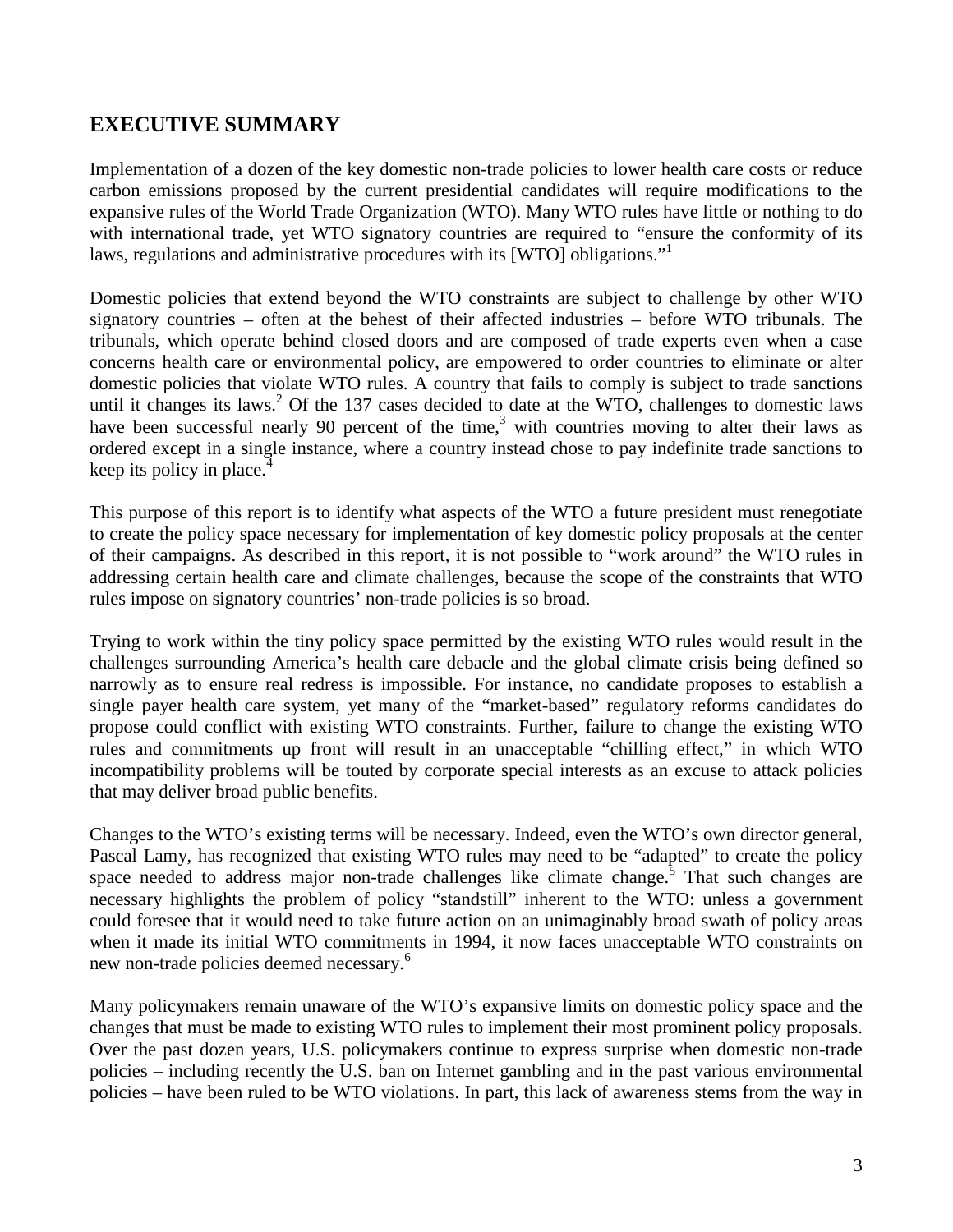which the WTO was initially approved. As newspaper reports indicated when a bipartisan coalition approved U.S. membership in the WTO by wide margins in 1994 during a lame-duck session, hardly a singlemember of Congress even read the 800-plus pages of WTO text.<sup>7</sup>

For this report, we reviewed the health care and climate change proposals of Sens. Hillary Clinton (D-N.Y.), John McCain (R-Ariz.), and Barack Obama (D-Ill.) – the three principal presidential candidates. Our methodology was simple: we analyzed proposals outlined in documents on the candidates' campaign websites, specifically in the issue-specific sections on health care and the environment. In general, the two Democrats had very detailed proposals in both areas, while the Republican did not. Our report thus unavoidably dedicates more page space to analysis of the Democratic plans. However, we make no recommendations on *what* health care or climate proposals should be pursued by the candidates, nor take any positions in support of or opposition to any candidate.

Candidates committed to ensuring their proposals become policy must address these WTO problems. Among the needed changes is the withdrawal of certain key health- and environment-related sectors from WTO coverage. Redressing WTO limits on U.S. health care policy space could not be more urgent. Currently there are very few foreign insurance firms or health care providers in the U.S. market, thus a withdrawal of existing U.S. GATS commitments in this area – which requires compensation under WTO rules – will be less costly now than when there are more foreign firms operating here in the future. Additionally, specific provisions of WTO agreements that limit domestic policy space and flexibility regarding non-trade policies must be modified. And, elements of U.S. offers to commit new policy space to WTO jurisdiction in the WTO Doha Round negotiations that would impose new limits on non-trade policies must also be withdrawn. Finally, while not a central focus of the report, we also identify as requiring renegotiation the North American Free Trade Agreement (NAFTA) and other "Free Trade Agreement" (FTA) foreign investor rules that empower companies to directly sue governments in foreign tribunals for taxpayer-funded compensation if health, environmental or other domestic policies interfere with their future expected profits.

### **CHANGES TO EXISTING WTO RULES ARE NECESSARY TO IMPLEMENT CANDIDATES' HEALTH CARE PROPOSALS**

The WTO, which became operational in 1995, administers 17 different agreements, a minority of which actually have to do with traditional trade issues like tariffs and quotas. For the purpose of analyzing the candidates' health care proposals, the most important of the WTO agreements is the General Agreement on Trade in Services (GATS).<sup>[8](#page-28-7)</sup> Because the demand in the late 1980s by U.S. government and industry to include the service sector of the economy in a trade agreement was so controversial around the globe,<sup>[9](#page-28-8)</sup> GATS is structured as a "bottom-up" agreement. This means that the agreement applies only to the service sectors each nation volunteered to bind (or "commit" in WTO parlance) to the obligations and constraints set forth in the GATS text.

In 1994, the United States committed almost 100 service sectors – such as banking, insurance, telecommunications, construction and gambling – to GATS constraints with little public discussion, congressional debate, or understanding.<sup>[10](#page-28-9)</sup> U.S. GATS commitments include (and thus constrain) many health services, including**:**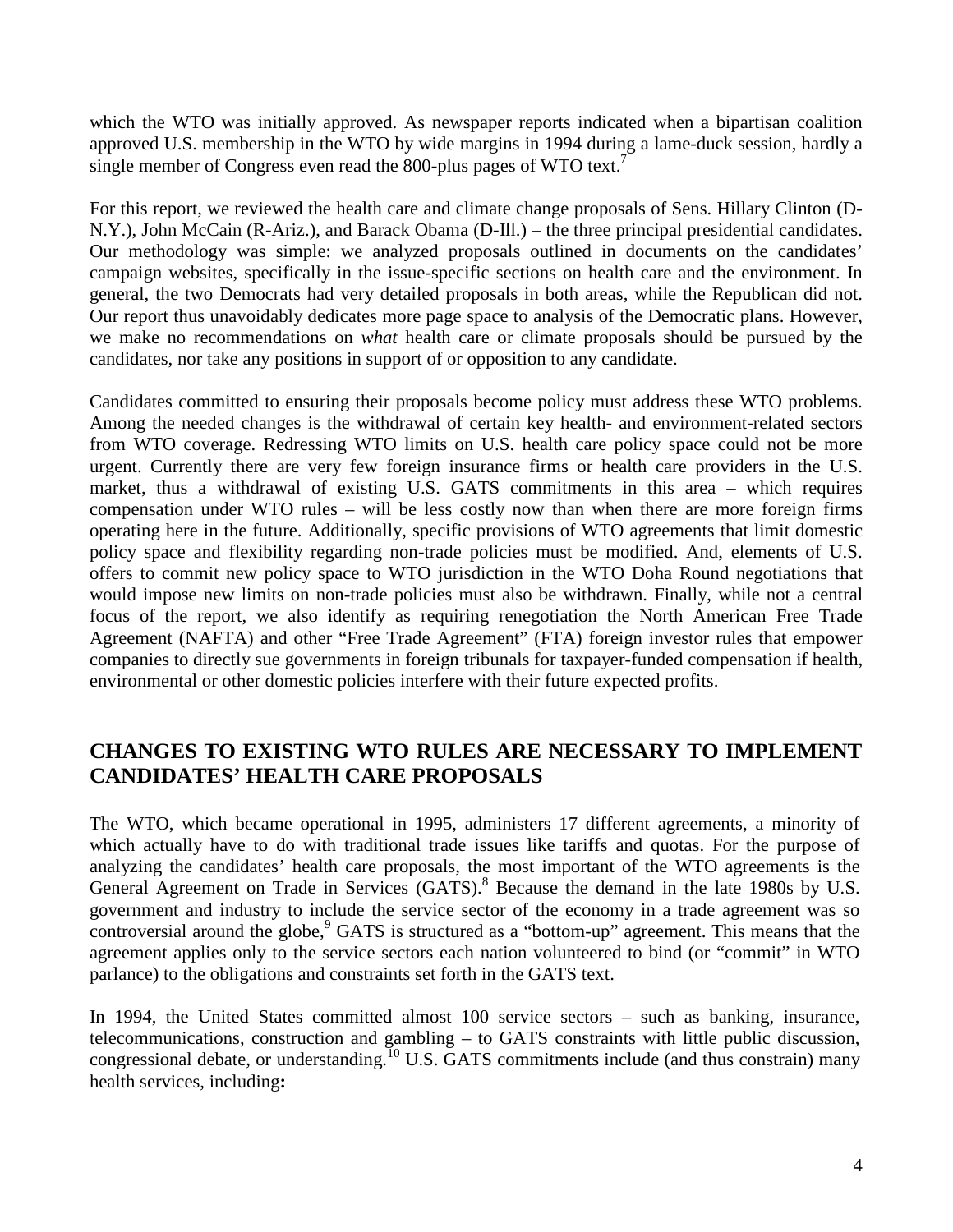- **financial services, including health insurance;**
- **health services provided by hospitals, HMOs and other health care facilities;**
- **distribution services, including wholesale and retail distribution of prescription drugs and tobacco;**
- **telemedicine for certain nursing services listed under the category of "placement and supply of services personnel";**
- **construction services related to health care facilities;[11](#page-28-10)**
- **data processing services, including medical records and insurance claim processing. [12](#page-28-11)**

Removal of U.S. health care services from WTO jurisdiction is a vital element of implementing many of the candidates' health care proposals (listed below) which otherwise would conflict with U.S. WTO commitments. In general, the Democratic candidates have offered detailed policy proposals on health care while the Republican candidate has not put forward many concrete policy measures he would seek the federal government to adopt if elected, other than tax credits and tax deductibility for health care consumers. Thus, the discussion below is directed primarily at Democratic reform initiatives.

How could U.S. WTO commitment limit the policy space for domestic health care policy reforms? The WTO labelled the GATS the world's first "multilateral investment agreement"<sup>[13](#page-28-12)</sup> because GATS rules cover every conceivable way that a service might be delivered, not only traditional cross-border trade in services. The GATS delineates "modes" of services delivery, with "Mode 3" granting foreign corporations the rights to buy, establish, invest in or otherwise operate service-sector companies *within the territories* of other countries. Such foreign service-providers operating within the United States may be regulated only under policies that do not extend beyond the constraints set by the GATS. The GATS scope of coverage is extremely broad. When a service sector is bound to the agreement, the GATS requires that all policies "affecting trade in services"<sup>[14](#page-28-13)</sup> "taken by central, regional or local governments and authorities" and "non-governmental bodies in the exercise of powers delegated by central, regional or local governments or authorities"[15](#page-28-14) conform to GATS rules.

GATS rules extend beyond requiring that domestic and foreign firms be treated the same. Some GATS rules simply forbid certain policies, such as those that limit the number or size of service suppliers "in the form of numerical quotas, monopolies, exclusive service suppliers" or policies that limit the "value of a service transaction or asset."[16](#page-28-15) The GATS also forbids the use of economic needs tests, which are frequently used in health care policy. Also, the GATS forbids "measures which restrict or require specific types of legal entity or joint venture through which a service supplier may supply a service,"<sup>[17](#page-28-16)</sup> which would forbid requirements that certain health services be provided only on a not-for-profit basis.

Additionally, the GATS national treatment or "nondiscrimination" rules require that public subsidies and grants given to service providers be shared with foreign service suppliers on the same footing as U.S. service suppliers, unless those funds were specifically exempted from the terms of the agreement within the U.S. schedule of commitments. The GATS non-discrimination rules are extremely broad, allowing challenge of domestic policies that are facially identical for domestic and foreign firms, but that may have a different effect on them.<sup>[18](#page-28-17)</sup>

Current WTO Doha Round talks include proposals to further limits signatory countries' domestic service sector policy space, including talks to establish new "disciplines on domestic regulation" in the service sector to ensure that domestic licensing, qualification and technical standards are not "more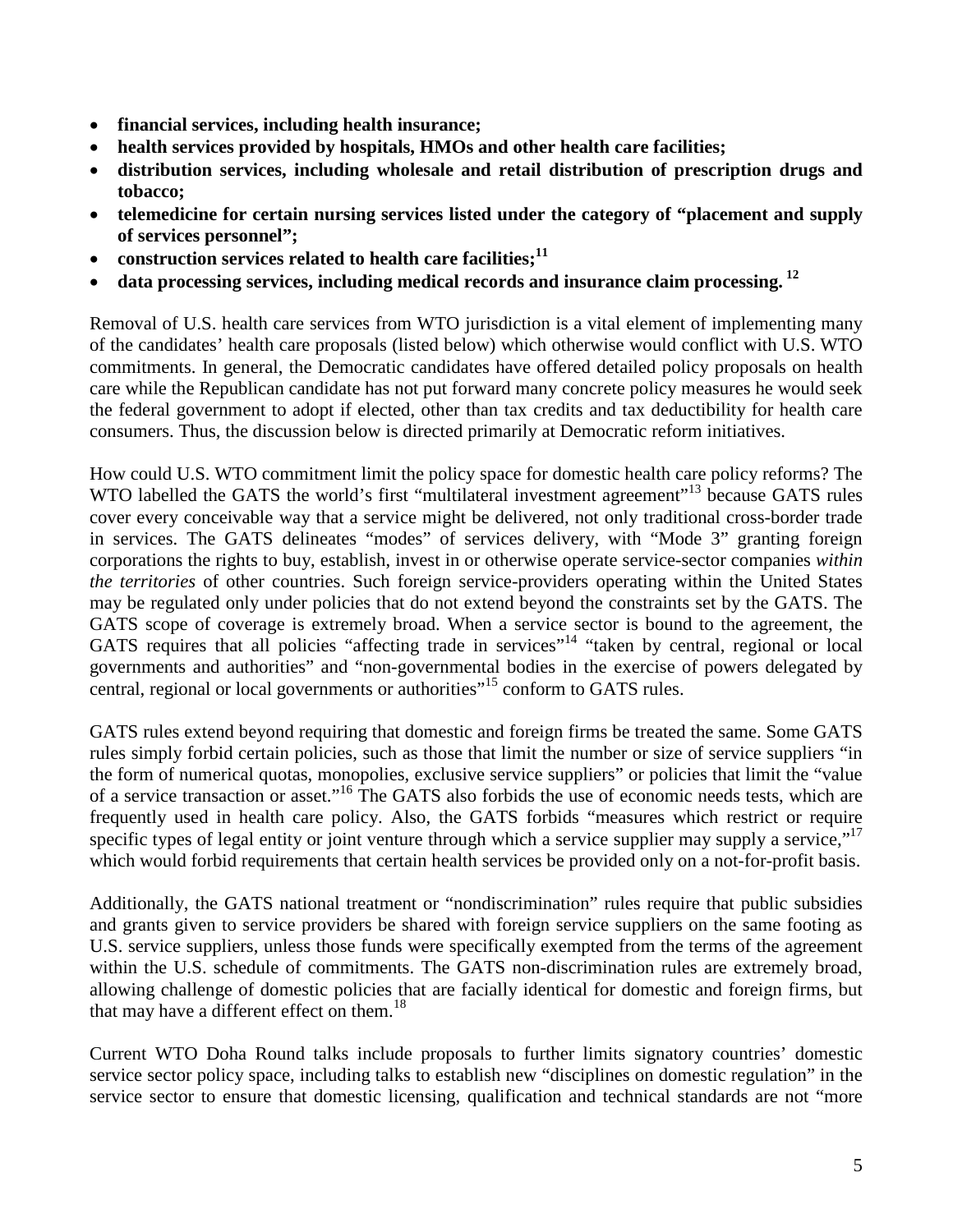burdensome" or more trade restrictive than necessary.<sup>[19](#page-28-18)</sup> The draft text that has been generated in these talks, if adopted, would impose another layer of WTO constraints on U.S. health care services.

#### **Extending "Trade" Rules to Constrain Domestic Regulation and Service Sector Policy Was a Goal of Various Corporate Interests and "Free Market" Think Tanks**

In the mid-1980s, global trade negotiations coincided with the Reagan-Thatcher "revolution" attack against the role of government in regulating economies and providing essential services. Corporate lobbyists, *laissez faire* think tanks and GOP politicians with varying agendas but common extreme policy proposals were being stymied by opposition in Congress and the public. Simultaneously, the framework was being developed for the Uruguay Round General Agreement on Trade and Tariffs (GATT) negotiations. Past GATT talks had focused on tariffs cuts and drew little public, press or policymaker attention.

In contrast, these GATT talks were transformed into establishment of a new global commerce agency, the WTO, which could serve as a global delivery mechanism for an experiment in imposing the very "neoliberal" policies that were being rejected in democratic fora domestically. Often called the "Washington Consensus," this policy package became the core of the WTO, and included establishing a framework in which services like health were treated not as rights but as new commodities providing new opportunities to expand business opportunities and profits. Many of the 17 agreements enforced by the WTO redefined government regulations promoting environmental and consumer protection to be "barriers to trade" to be strictly disciplined or eliminated. "A lot of services that have traditionally been done by the government, such as education, and social services, may become something that we'll have to deal with in international commerce," argued one health insurance executive that had a leading role in advancing this notion.<sup>[20](#page-28-19)</sup>

In order to create and lock in this new regime, the group worked first to build an intellectual framework that would make the change seem both inevitable and beneficial, and then built political support to push the policies through Congress under the appealing label of "free trade."<sup>[21](#page-28-20)</sup> As an intellectual history of the corporate lobbyists' services "movement" noted, "The very act of defining services transactions as 'trade' established normative presumptions that 'free' trade was the yardstick for good policy against which regulations, redefined as nontariff barriers (NTBs), should be measured and justified only exceptionally. Members believing there to be many justifiable exceptions thus had to defend what their counterparts label 'protectionism.'… [the services trade lobby's] body of work took on the attributes of a social science literature in which authors cited, critiqued, and built on each other's analyses. But unlike most academic debates, in which contending theories and assumptions remain contested, the services discussion produced broad and lasting consensus on core concepts and objectives. Community members were by now unanimous in their dedication to the common policy project of placing services on the GATT agenda, and this relevance test precluded meta-theoretical differences of the sort familiar to political scientists. Disagreements were confined to the issue of which GATT principles and processes were right for which transactions, rather than to the question of whether services should be treated as trade in the first place."<sup>[22](#page-28-21)</sup>

#### **Creation of Health Insurance Risk Pooling Mechanisms**

A common aspect of both Democratic candidates' health care cost containment proposals includes establishing risk pools for health insurance.<sup>[23](#page-28-22)</sup> Both Obama's "National Health Insurance Exchange"<sup>[24](#page-28-23)</sup> and Clinton's "Healthy Choices Menu"<sup>[25](#page-28-24)</sup> include this commonsense cost-control mechanism advocated by health care reform experts. The purpose of risk pooling is to offset the high costs of unhealthy clients by placing them in a plan with numerous young and healthy clients. Typically, such a system sets requirements on the level of coverage that all firms seeking to provide services to members of a risk pool must minimally meet as a condition for being qualified to have access to the pool of prospective customers.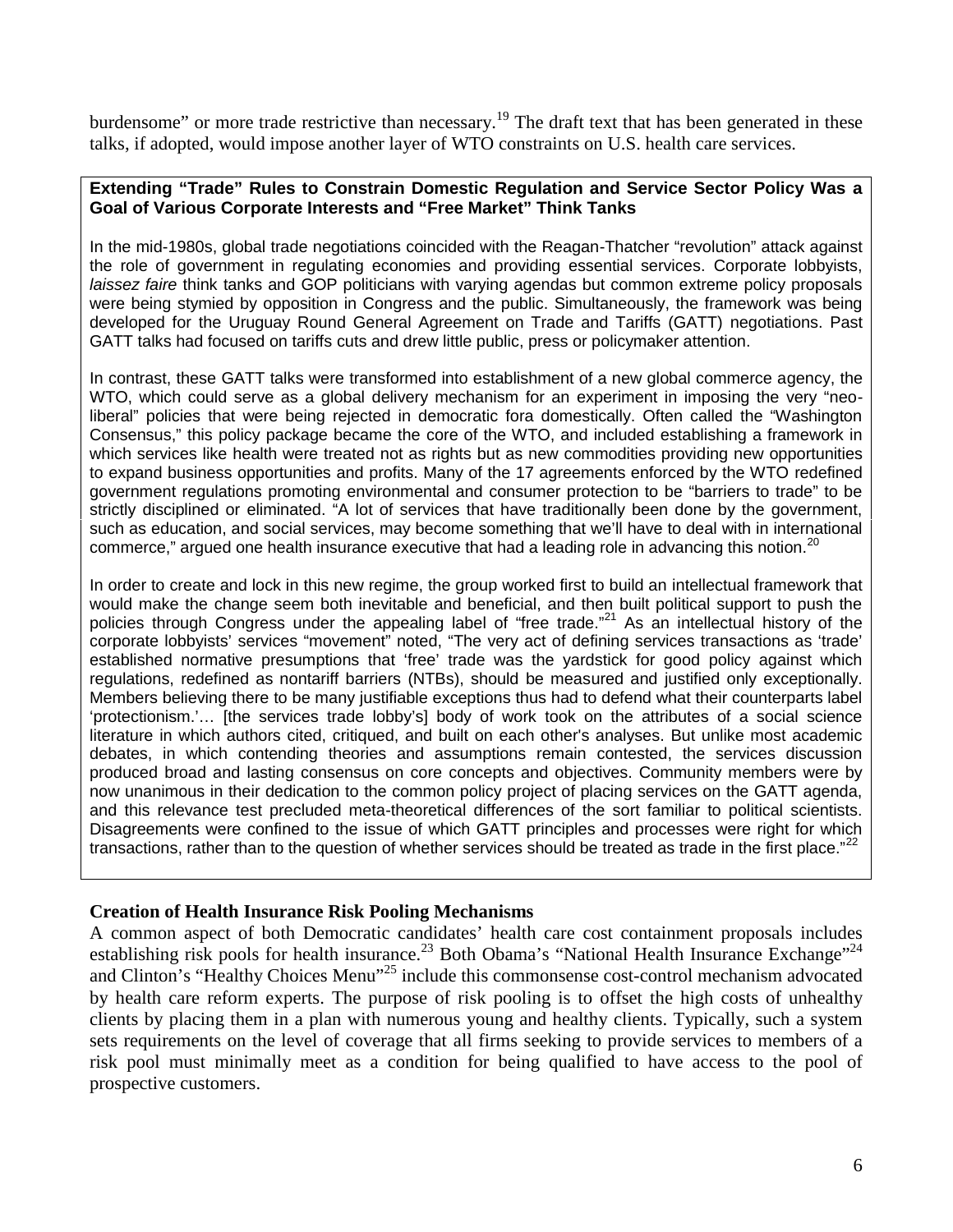U.S. "life, accident, and health insurance services (except workers compensation insurance)" is under WTO GATS' jurisdiction.<sup>[26](#page-28-25)</sup> Absent the necessary changes to existing U.S. GATS commitments, health care reform proposals which affect foreign insurance firms operating within the United States must conform to GATS rules. The GATS rules also apply to foreign insurance firms that seek to enter the U.S. market, even if they are not yet operating here.

GATS rules forbid "limitations on the number of service suppliers whether in the form of numerical quotas, monopolies, [or] **exclusive service suppliers**" [27](#page-28-26) [emphasis added]. Outside the world of the WTO, there is a clear distinction between policies that set requirements that *may* knock certain firms out of the market, and policies which name specific exclusive providers and allow them only to provide a service. However, the GATS rules make clear that a specific listing of named exclusive suppliers is not required for a policy to create GATS-prohibited quantitative limits. GATS Article 8 on "Monopolies and Exclusive Service Suppliers" includes circumstances in which "a Member, formally or **in effect,** authorizes or establishes a small number of service suppliers" [emphasis added].<sup>[28](#page-28-27)</sup>

Thus, under these expansive WTO rules, a new risk pooling system that has the effect of stopping foreign insurance firms from establishing new insurance businesses – for instance, because as a start up they cannot meet the requirements set for access to a risk pool of prospective U.S. clients – qualifies as a WTO-forbidden restriction on market access, even though that is not the intent of such a policy.

#### **Requirements that Large Employers Provide Health Insurance and Creation of Tax Credits for Small Employers as an Incentive to Provide Health Insurance**

Under both Clinton and Obama's reform proposals, large employers in the United States would be required to provide health insurance to their employees or to make some contribution to the cost of employees' coverage. Both candidates' proposals include exemptions from this requirement for small employers. Clinton's health care reform proposal also includes a refundable tax credit for small businesses as an incentive to offer employee coverage. Obama's proposal would not provide direct tax credits to small employers, but would allow them to buy into a new public health insurance plan created as part as his overall reform proposal.

The United States submitted many service sectors other than insurance to WTO jurisdiction, including banking, retail, communications/media, energy, construction, engineering, and transportation. There are many large foreign service-providers now operating in the U.S. market in these service sectors. GATS requires that domestic policies affecting service sectors under WTO jurisdiction do not discriminate against foreign firms providing such services within the United States. This GATS requirement is extremely broad, extending well beyond policies that directly discriminate: "Formally identical or formally different treatment shall be considered to be less favourable if it modifies the conditions of competition in favour of services or service suppliers of the Member compared to like services or service suppliers of any other Member."<sup>[29](#page-28-28)</sup>

Although the *intent* of the candidates' proposals is to get larger firms more able to pay for insurance to do so, and to help small firms find affordable ways to provide health coverage, the *effect* of these proposals would be to create favorable "conditions of competition" for a category of business that are most often locally owned (small employers) relative to a category of firms (large employers) that encompass many foreign service-providers competing to provide the same retail, construction, financial, engineering or communications services.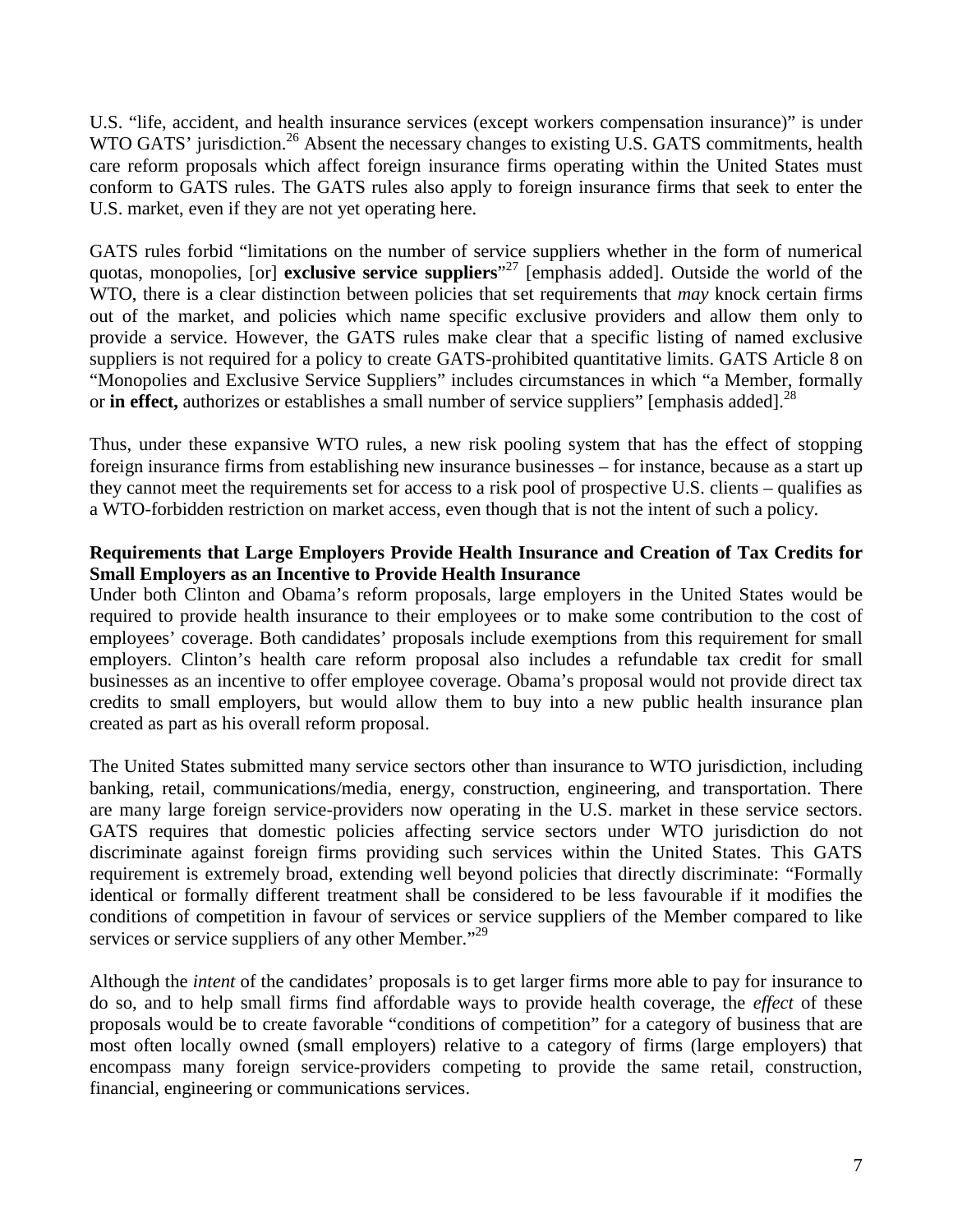Further, the requirement for all large U.S. employers to provide health insurance would create *specific* instances of less favorable treatment for large foreign service-firms relative to small U.S. employers operating in the same service sectors who would be exempt from the obligation to provide coverage, and who would additionally have access to programs to assist them if they chose to do so.

Whether large and small firms operating in the same service sector are "like" would be decided by a WTO tribunal. However, past jurisprudence suggests that such size distinctions would not be accepted as an excuse for specific instances of preferential treatment, even if unintentional, for domestic firms. Indeed, when the United States made its original GATS commitments in 1994, negotiators operated under the assumption that U.S. policies that resulted in small businesses obtaining favorable treatment had to be explicitly protected from application of the WTO rules.<sup>[30](#page-28-29)</sup> U.S. negotiators specifically excluded from WTO coverage loans only available to small businesses and lesser filing requirements for small businesses, indicating that the trade lawyers of the Office of the U.S. Trade Representative (USTR) believed that differences in treatment of businesses based on size had to be specifically exempted from WTO coverage.

In addition, Obama's proposal on large firms' health insurance responsibilities includes obligations based on the percentage of a firm's payroll. Even though it is not intended to do so, this mechanism as applied to foreign service-providers could conflict with the GATS bans on policies which set "limitations on the total value of service transactions or assets in the form of numerical quotas."<sup>[31](#page-28-30)</sup>

#### **Electronic Medical Record-Keeping**

Both Clinton and Obama's health care reform proposals include requirements and incentives for electronic medical record-keeping. These proposals are aimed at making medical care more efficient, resulting in cost savings that would pay for other aspects of their reform plans. However, under existing U.S. WTO commitments, these proposals could also foster increased overseas offshoring of medical record-keeping and insurance claim processing and exacerbate health care information privacy problems related to offshoring to countries without consumer privacy protections.

Absent changes to existing U.S. GATS commitments, policies that bar the offshoring of work related to sensitive medical records – even those that receive privacy protection under U.S. federal law – could run afoul of WTO requirements. The United States committed to GATS jurisdiction the category of cross border "computer services" without any "limitations" or exclusions. This category includes "data processing services" as a subcategory. Covered by this commitment is a vast array of data processing, including sensitive data that is subject to consumer privacy protections here, such as medical records, insurance claims, tax records and banking records. Even without requirements that such data be kept in electronic form, over the past decade, the rate of offshoring of this work via the Internet has greatly accelerated, raising tremendous concerns about privacy, liability and consumer redress.<sup>[32](#page-28-31)</sup>

Under GATS, such data processing offshoring is considered "Mode 1" of service delivery (trade across borders). Thus, absent changes to existing U.S. GATS commitments, efforts by the states or federal government to secure consumer privacy – say, by banning the offshoring of currently privacyprotected medical record keeping or insurance claim processing work – would be deemed a constraint on market access in "cross border trade" in data processing. This is the case because "regulatory bans" in a GATS-committed service sector have been interpreted by WTO tribunals as a forbidden "zero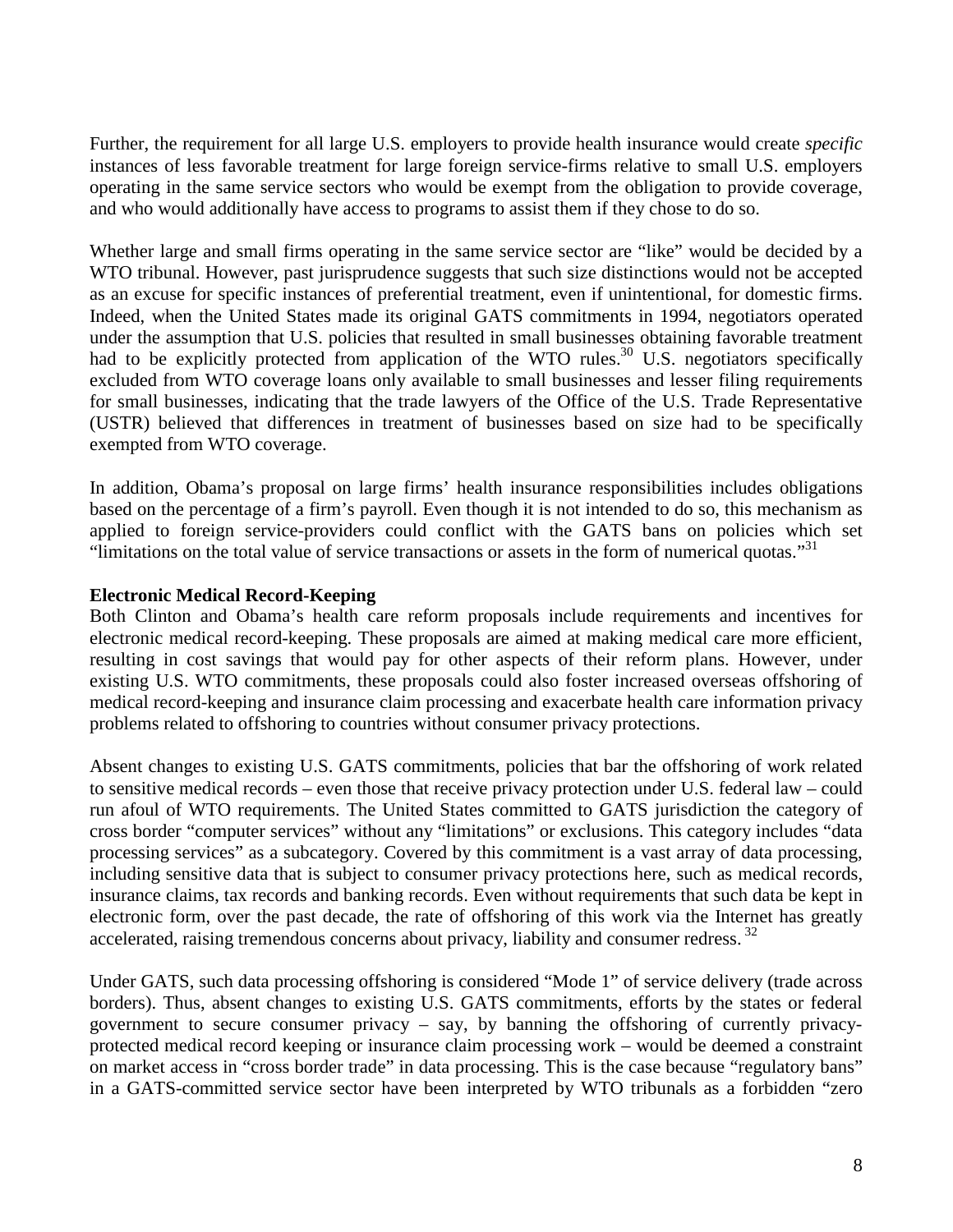quota" that denies "market access" rights.<sup>[33](#page-28-32)</sup> The GATS includes an exception for measures "necessary" to protect privacy. [34](#page-28-33) However, whether this would be sufficient to safeguard the diversity of domestic laws and regulations that may arise to protect consumer privacy in this area is doubtful. In past WTO challenges, the necessity defence has rarely been permitted, with WTO tribunals requiring that a domestic policy be deemed necessary only if it can be proved to be the "least trade restrictive" policy optionavailable to obtain a policy goal.<sup>35</sup>

#### **Policies to Reduce Pharmaceutical Prices**

Both the Clinton and Obama proposals promote lowering the cost of medicines by allowing the government to negotiate lower prices through bulk purchasing. Currently, other programs in the federal government such as the Veterans Administration (VA) use a combination of bulk purchasing and formularies to dramatically lower the cost of prescription drugs.[36](#page-28-16) Formularies are a preferred list of drugs covered by a health care plan. Drugs are listed on the basis of being safe and effective, and costing less, so, for instance, equally effective drugs available as generics are preferred to equivalent new patented medicines. Formularies are used as leverage in bulk price negotiations with drug manufacturers and have been credited with keeping down health care costs in many countries.<sup>[37](#page-28-18)</sup>

U.S. wholesale and retail "distribution services" are under GATS jurisdiction. Included in these categories is the distribution of thousands of items, including pharmaceuticals. Programs that interfere with or limit the distribution of pharmaceuticals are prohibited.

The Pharmaceutical Research and Manufacturers of America (PhRMA), the powerful drug company lobby group, lists formularies, less restrictive preferred drug lists (PDL) and similar mechanisms as "market access barriers of concern" because they "fail to recognize the value of patented innovative medicines."<sup>[38](#page-28-35)</sup> Unfortunately, the USTR has worked closely with PhRMA to attack the efforts of U.S. trade partners to utilize formularies. For instance, the USTR has attacked South Korea's new Drug Expenditure Rationalization Plan, which included a positive list formulary, as "discriminating against and limiting the access of Korean patients and doctors to most innovative drugs in the world." The USTR launched it attack even as the U.S. Food and Drug Administration (FDA) and the State Department warned the USTR that the majority of U.S. states utilize PDLs.<sup>[39](#page-28-36)</sup> While PhRMA has sued many states in an effort to overturn their PDLs, it has largely failed in U.S. domestic courts.

However, absent changes, GATS and other "trade" agreements would provide a new avenue and new grounds for multinational pharmaceutical firms and their allies to attack these important governmental policies, which have generated billions of dollars in taxpayer and consumer savings and could save more if nationally implemented as the Democratic candidates propose. To the extent that formularies may result in limiting the distribution of medicines by foreign pharmaceutical firms, including giant Swiss, French and German firms operating within the United States, they could be considered a GATS-prohibited"exclusive service suppliers" list[.](#page-28-37)<sup>40</sup>

It is likely, but not certain, that the existing U.S. Veterans Administration plan is exempt from the GATS because it is considered military procurement, which is generally excluded from the GATS under a national security exception.<sup>[41](#page-28-38)</sup> The proposals to use similar programs outside of the military could be covered by the GATS. The GATS language that exempts some "government procurement" activities from the application of commitments covers only services purchased "for governmental purposes" and "not with a view to commercial resale or with a view to use in the supply of services for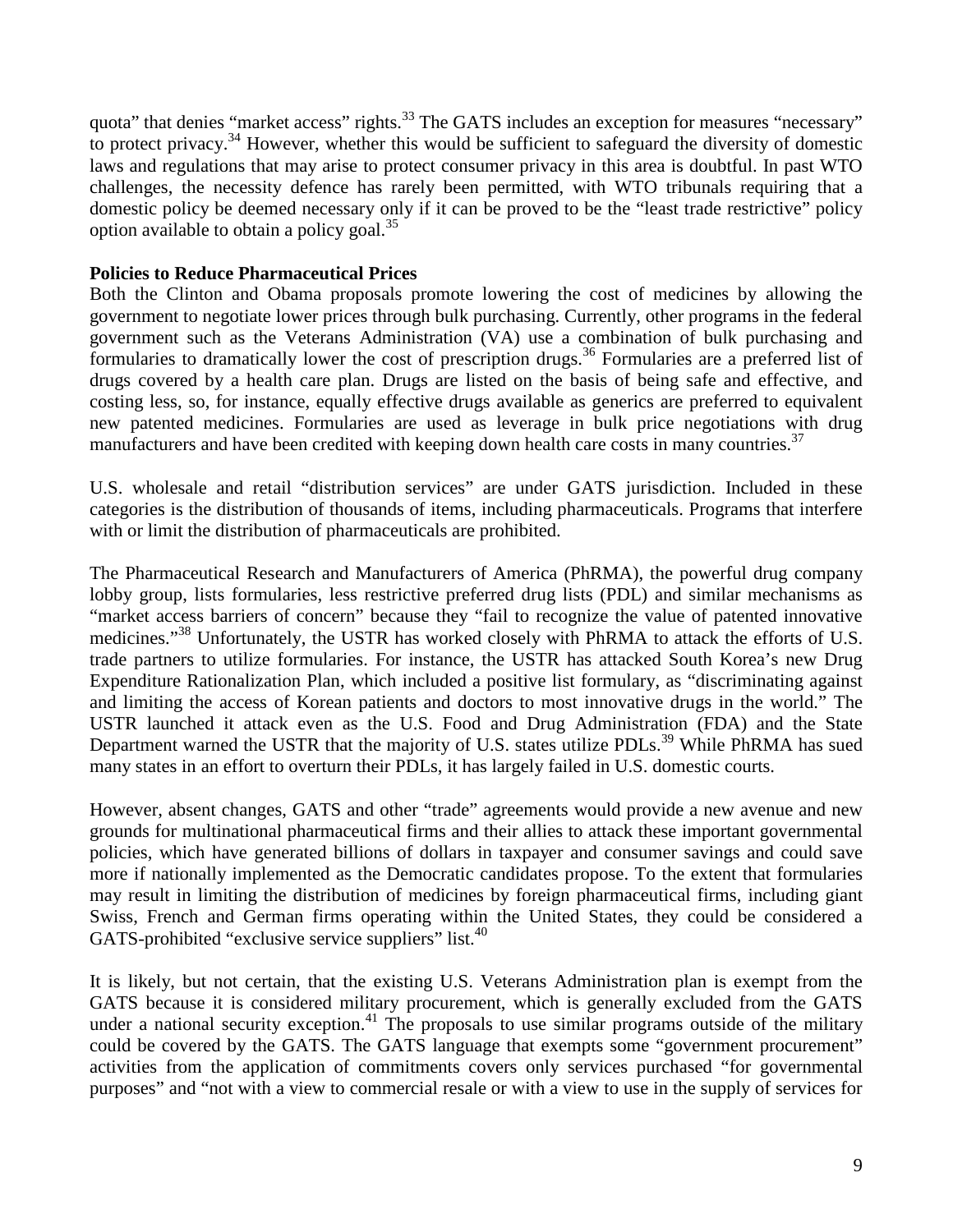commercial sale."[42](#page-28-21) These latter terms are not defined. Since drugs under new formulary or other costcutting regulations would likely be sold to consumers nationwide at pharmacies for a fee, GATS rules which prohibit limits on market access for distribution by foreign drug firms would then apply.

#### **McCain Proposal for National Health Care Market Would Raise Cost of Removing U.S. Health Care from WTO Jurisdiction**

McCain has proposed the development of a "national health care market" that would facilitate entry of more foreign health care providers and thus make it far more costly for the United States to withdraw the health care sector from WTO jurisdiction. While McCain has provided few details about the proposal, implementing a real national insurance market would inherently require greatly reducing the role of states, for instance with the federal government taking control of licensing and standards now under state authority.

Pre-empting the authority of U.S. states in this area is a key demand of foreign insurance companies in the context of the WTO's Doha Round of negotiations.<sup>[43](#page-28-39)</sup> European and other foreign insurance firms have long considered U.S. state-level regulation of the insurance market to be a market access barrier because it requires that they must obtain licenses in each of the 50 states in order to provide insurance services on a national basis.<sup>[44](#page-28-25)</sup> Since the insurance sector and health services are already covered under the GATS, new federal law that would preempt such existing state authority would facilitate the entry of foreign service-providers into the U.S. market. Once the flood gates are open and many foreign health insurance and health service providers are in the U.S. market, it would be significantly more costly for future administrations to remove the health care sector from WTO coverage, as all WTO nations with firms in the U.S. market or with an interest in the market would have to be compensated under WTO rules.<sup>[45](#page-28-40)</sup>

**Unless U.S. health care services are withdrawn from coverage under various trade rules, federal and state governments' future abilities to effectively regulate the delivery of health care services, implement health care reform measures designed to expand access, and reduce the cost of health care could be stymied. Because the United States must provide compensation under WTO rules before removing U.S. health care policy from WTO jurisdiction, quick action to do so will be much less costly, before more foreign insurance and health care providers enter the U.S. market.**

# **CHANGES TO EXISTING WTO RULES ARE NECESSARY TO IMPLEMENT CANDIDATES' CLIMATE POLICY PROPOSALS**

Creating effective policies to address the global climate emergency will be a priority of any future U.S. president. Few question the contribution of human activity to global warming,<sup>[46](#page-28-26)</sup> but no one doubts the difficulty of quickly obtaining international – let alone national – consensus on the means to solve the problem.<sup>[47](#page-28-41)</sup> Thus, it is highly probable that nations will vary in their responses to global warming over the short- to medium-term, if not indefinitely. Many trade law experts believe that current WTO rules pose serious constraints on how nations may respond to this critical challenge.<sup>[48](#page-28-27)</sup> For instance, Mitsuo Matsushita, a member of the WTO tribunal that ruled against the U.S. Clean Air Act in the WTO's first dispute resolution case in 1996, notes that by signing the WTO, governments have already empowered the WTO to "allow Member Nations to challenge almost any measure to reduce greenhouse gas emissions enacted by any other Member.<sup>"[49](#page-28-29)</sup>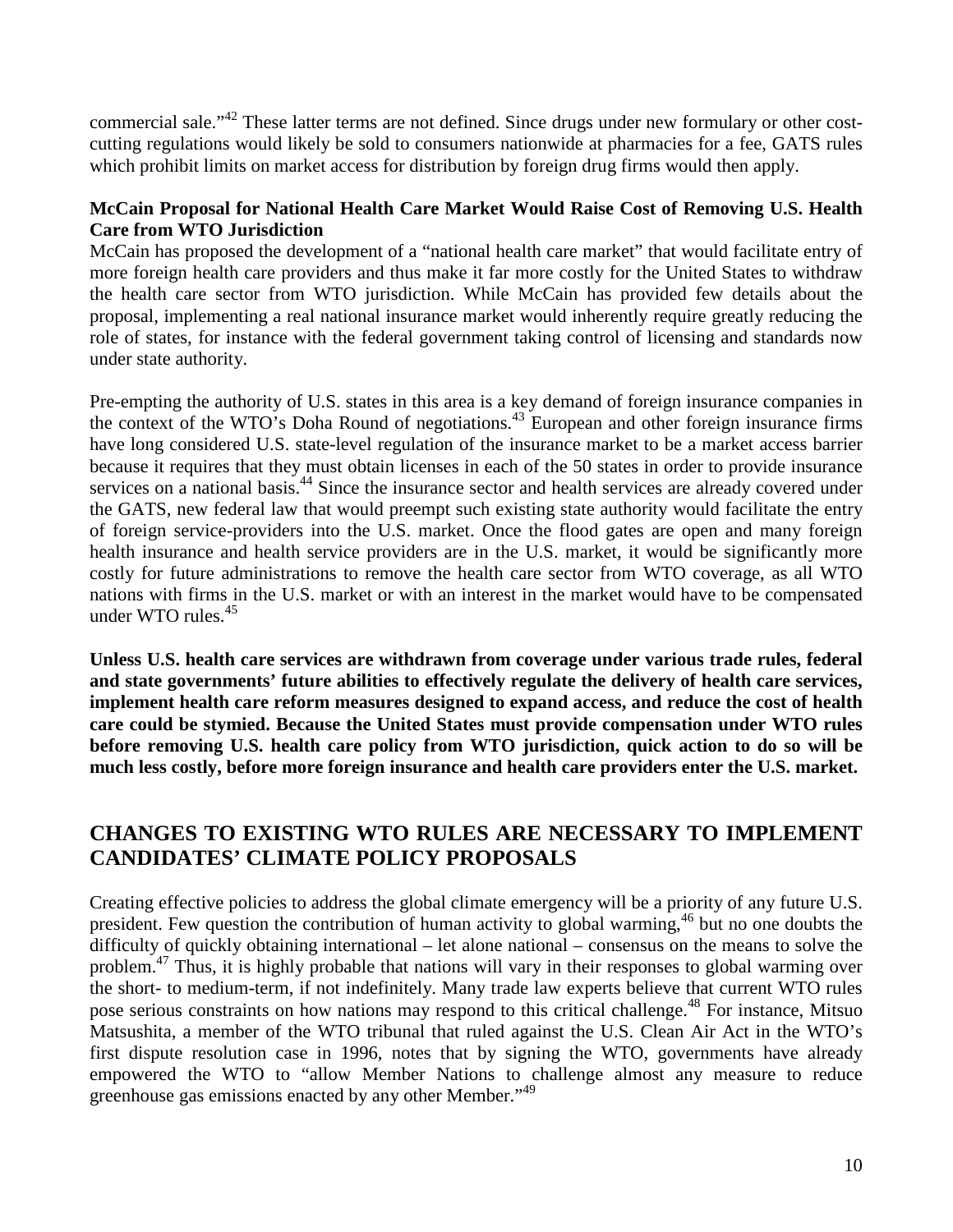Implementation of the climate policy proposals promoted by Clinton, McCain and Obama – and policies promoted by leaders of other nations as well – will require changes to WTO rules. Some aspects of the current proposals may be defensible under existing WTO rules under certain circumstances. However, because the existing WTO rules overreach into many non-trade issues, even if there were such a climate treaty, changes to the WTO will be needed to create the policy space for an array of energy efficiency and carbon reduction measures.

In addition to the GATS, other WTO agreements such as the GATT, the Agreement on Technical Barriers to Trade (TBT), the Agreement on Subsidies and Countervailing Measures (SCM), and the Agreement on Government Procurement (AGP) must be modified to accommodate domestic climate change proposals offered by various presidential candidates and by leaders of many other nations. The major areas of conflict are detailed below.

#### **Cap-and-Trade Policy Proposals**

In the United States, the leading presidential candidates promote national "cap-and-trade" programs, through which the U.S. government establishes a cap on the amount of carbon that can be emitted here and then auctions off permits or allowances that entitle corporations and other entities to emit set amounts of carbon. Clinton and Obama advocate such plans on their campaign websites, but offer few details.<sup>[50](#page-28-42)</sup> McCain, along with Sen. Joe Lieberman (I-Conn.), introduced cap-and-trade legislation in January 2007, which Obama and Clinton additionally cosponsored.<sup>[51](#page-28-43)</sup>

But these and other cap-and-trade programs could be challenged under existing WTO rules. Indeed, this is far from a hypothetical problem: in January 2008, the Bush administration pressured the European Union to drop the import provisions of its cap-and-trade program. According to *Inside U.S. Trade*,

"Backing U.S. opposition to the proposal is the possibility it could retaliate under the WTO …Under existing jurisprudence on the General Agreement on Tariffs and Trade (GATT), tariffs imposed based on the means of production constitute WTO violations. Therefore, the EU proposal, which like tariffs also would have increased the price of imports, could in the end constitute a WTO violation because it was directed to products that used large amounts of carbon in their production."<sup>[52](#page-28-32)</sup>

In response, the European Commission's new package of carbon control policy package "did not contain a proposal opposed by the U.S. to require European importers of carbon-intensive products to buy carbon allocations in the EU's cap-and-trade system." Instead, the new plan shelves the import aspects of the plan "in favor of a study to be completed in 2011,"<sup>[53](#page-28-44)</sup> thereby postponing vital international policy innovation in that area for at least several more years.

The debate around the proposal has highlighted the obvious trade-related issues inherent in any capand-trade system. First, in a highly integrated global economy, how does the United States or any country effectively cut carbon emissions from its own producers without promoting "carbon leakages," whereby companies simply move their activities to other regions of the world without carbon control programs where they can continue to emit the same amount of carbon?<sup>[54](#page-28-45)</sup> This problem threatens the effectiveness of any country's policies to reduce carbon. Plus, a large percentage of goods in any one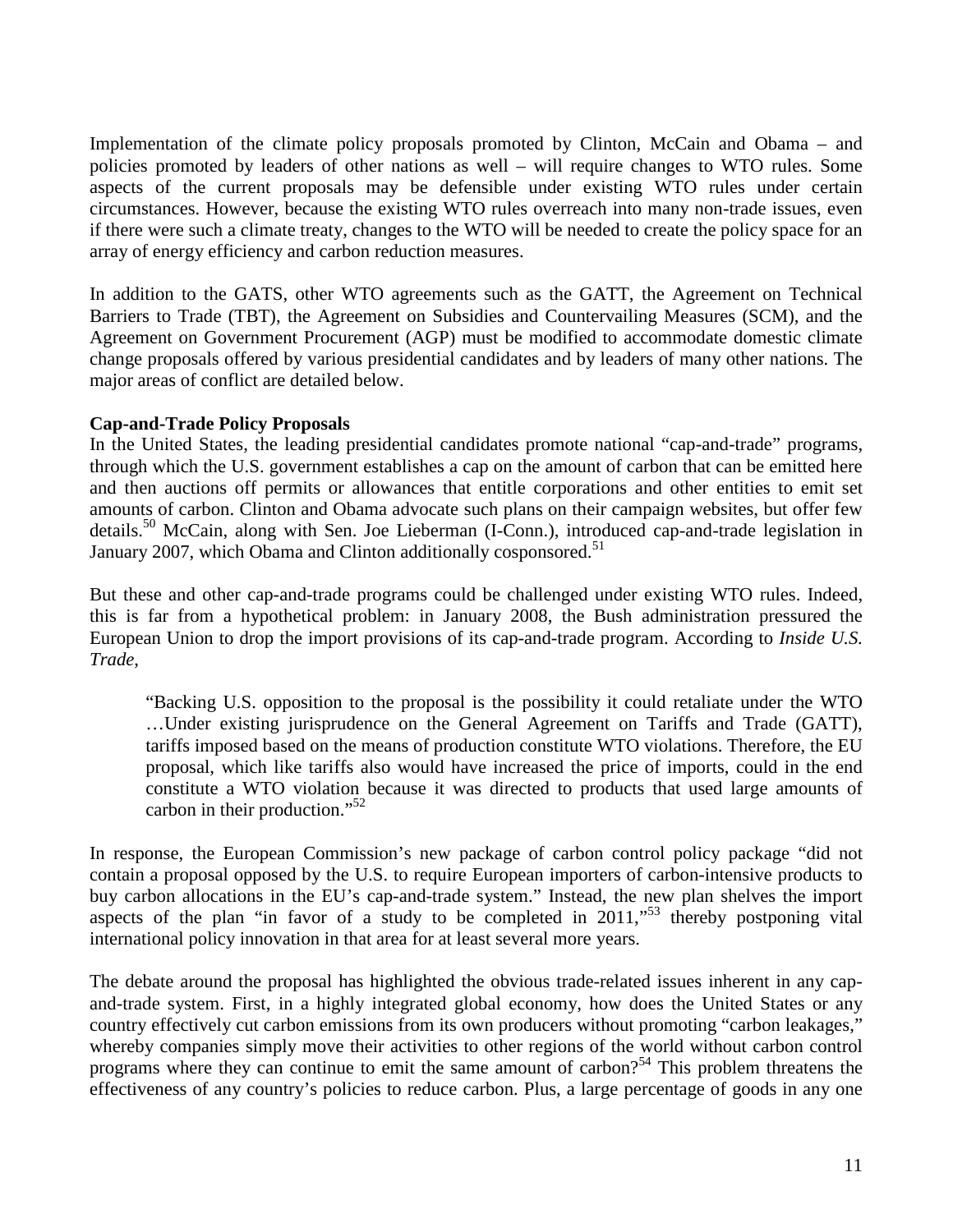country's market are imported from other countries. How can a country reduce the carbon emissions of its own producers without undermining such producers relative to their competitors in countries without such carbon control policies? Unless every country is operating under the same carbon control system, which certainly will not be the case soon if ever, then some system of border adjustment is necessary to avoid both the carbon leakage and domestic competitiveness problems. Unfortunately, to the extent that conflicts between WTO rules and cap-and-trade proposals are being discussed, it is in the context of what can be done *within* WTO rules, rather than the *alterations needed to WTO rules* to effectively address a global emergency. (A fuller description of the cap-and-trade WTO compatibility issues can be found in Appendix I.)

There is currently a very live debate in Washington over whether cap-and-trade systems currently proposed in about a dozen bills supported by the candidates and other members of Congress<sup>[55](#page-28-34)</sup> would violate WTO rules. Many of the existing proposals have only weak support from many environmental groups and other climate experts who would expect a more effective proposal from a future Democratic president. Environmental Defense contends that only a measure that "afforded importers the opportunity to meet their border carbon obligation by tendering *the same range* of allowances and offsets that U.S. emitters can tender" would pass WTO muster, and that a "carbon intensity standard approach suffers from, among other things, being a process based regulation, which falls into a gray and controversial area of WTO jurisprudence" [emphasis added].<sup>[56](#page-28-17)</sup> The Boilermakers union – backed by a detailed WTO analysis of the prominent Sidley Austin law firm – argues that a U.S. international reserve allowances system (based on average carbon intensity of overseas production that differentiates between countries that have and do not have cap-and-trade systems) can pass WTO muster.<sup>[57](#page-28-46)</sup>

The challenge moving ahead for whoever is the next U.S. president will be to act quickly on a problem that gets harder to remedy with each passing month, while addressing competitiveness and equity concerns. Unfortunately, even the import provisions of the better climate change proposals before Congress do not kick in until 2020 – providing backwards incentives for industries that emit the most carbon to relocate with impunity to countries without carbon control measures. Such a 12-year amnesty for carbon-emitting producers to relocate to dodge their carbon control responsibilities, and then import their goods back here could also destroy what remains of U.S. manufacturing – a sector in which one out of every five jobs has already been lost since WTO and NAFTA went into effect.<sup>[58](#page-28-35)</sup> For the sake of effectively addressing the global climate emergency and ensuring that the United States maintains a manufacturing sector (something vital to national security and economic wellbeing), less focus should be placed on the WTO compatibility of climate change proposals, and more focus placed on what is needed to address the climate crisis and how the WTO can be changed to accommodate this course of action.

#### **CAFE (Corporate Average Fuel Efficiency) Standards**

As well as capping carbon emissions, both Democratic candidates propose various policies to increase energy efficiency. Clinton advocates raising automobile fuel efficiency standards to ensure "continued production of small cars here in the United States."[59](#page-28-19) Obama calls for the same "while protecting the financial future of domestic automakers [and] giving industry the flexibility to meet those targets."[60](#page-28-47) Unfortunately, there is already one GATT ruling against U.S. CAFE standards stemming from a challenge brought by the European Community.<sup>[61](#page-28-20)</sup> In 1994, prior to the WTO's establishment, a GATT panel ruled that the U.S. method for calculating fuel efficiency requirements for automobiles sold in the United States violated the GATT non-discrimination rules. The GATT panel found that the U.S.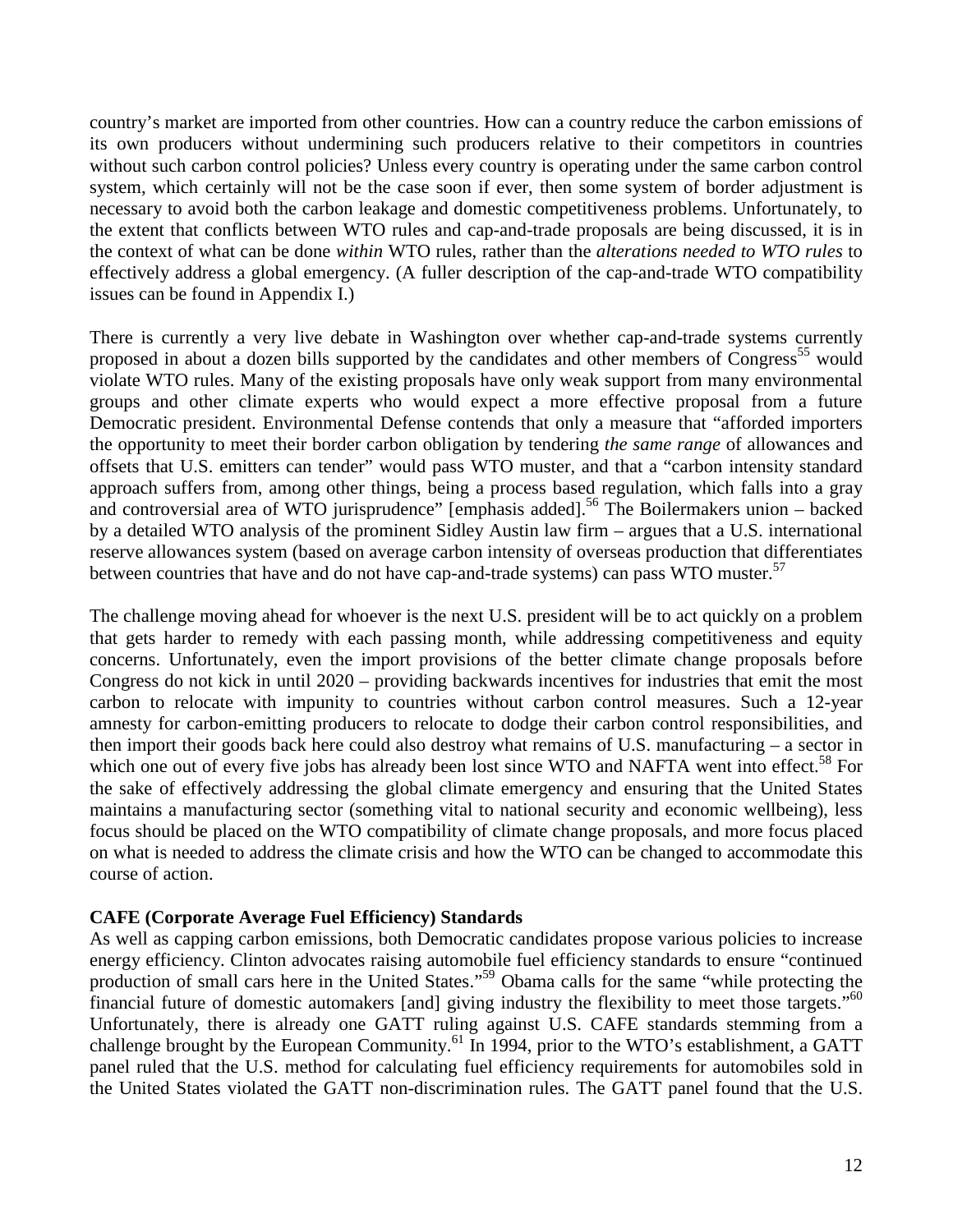policy, which was facially neutral – meaning there was one rule for both imports and exports –, had the *effect* of putting a larger burden on some foreign automakers. The WTO ruled that the U.S. method of calculating fleetwide efficiency standards advantaged U.S. automakers in practice.<sup>[62](#page-28-48)</sup> The WTO tribunal bolstered its case against the U.S. law by citing *Congressional Record* statements concerning the competitive benefits for U.S. autos of the fleetwide calculation,<sup>[63](#page-28-49)</sup> despite the fact that small Japanese cars also benefited from the system.<sup>[64](#page-28-39)</sup> U.S. attempts to use two GATT environmental exceptions described in the appendix were rejected.

#### **Ban of Incandescent Light Bulbs**

Both Clinton and Obama propose a phase-out of incandescent light bulbs as part of a move towards more energy-efficient light bulbs. Their campaign websites do not offer many details on how a phaseout would be accomplished, but it could be done in at least two ways: first, by prohibiting the sale of incandescents directly; or alternately, by raising energy efficiency requirements (i.e. technical standards) for all light bulbs sold in the United States to such a high level that incandescent light bulbs would as a practical matter not be able to be sold.

In either case, changes to existing WTO rules would be needed to permit such a reasonable policy. GATT Article XI prohibits quantitative restrictions, which would include a ban of a good.<sup>[65](#page-28-50)</sup> Such a ban may be justified using the GATT Article XX exceptions noted in the appendix, but only to the extent that such a ban meets all of the onerous tests required for these exceptions to apply.

The approach of setting a high efficiency standard for all light bulbs sold in the United States could also run afoul of the WTO's TBT agreement even though such a regulation would also apply to U.S.- made light bulbs.<sup>[66](#page-28-25)</sup> The TBT Agreement, among other things, requires that:

- o "members shall ensure that technical regulations are not prepared, adopted or applied with a view to or **with the effect of** creating **unnecessary obstacles** to international trade…"[67](#page-28-51) and
- o "technical regulations shall not be maintained if [their] objectives can be addressed in a **less traderestrictive manner**."[68](#page-28-26) [emphasis added in both bullets].
- o "Where technical regulations are required and relevant international standards exist or their completion is imminent, Members shall use them, or the relevant parts of them, as a basis for their technical regulations except when such international standards or relevant parts would be an ineffective or inappropriate means for the fulfillment of the legitimate objectives pursued, for instance because of fundamental climatic or geographical factors or fundamental technological problems."[69](#page-28-52)

The phase-out of incandescent light bulbs supported by both Clinton and Obama is definitionally the *most* trade restricting technical standard imaginable. Moreover, any regulations of *other* kinds of lightbulbs – such as compact fluorescents (CFLs), could run into similar problems. As nearly all CFLs and many incandescents are currently produced in WTO-member  $China<sup>70</sup>$  $China<sup>70</sup>$  $China<sup>70</sup>$  – not known for its environmental sensibilities<sup>[71](#page-28-41)</sup> – a WTO challenge to this policy is a real possibility. Further, the WTO requirement that the United States must use an international standard if one exists could pose an additional problem. The TBT Agreement recognizes standards set by private industry groups, and to the extent that technical standards for lightbulbs have been set there, the only acceptable reason for a different U.S. standard is "fundamental climatic or geographical factors or fundamental technological problems," even if the domestic standard does not discriminate against foreign-produced goods.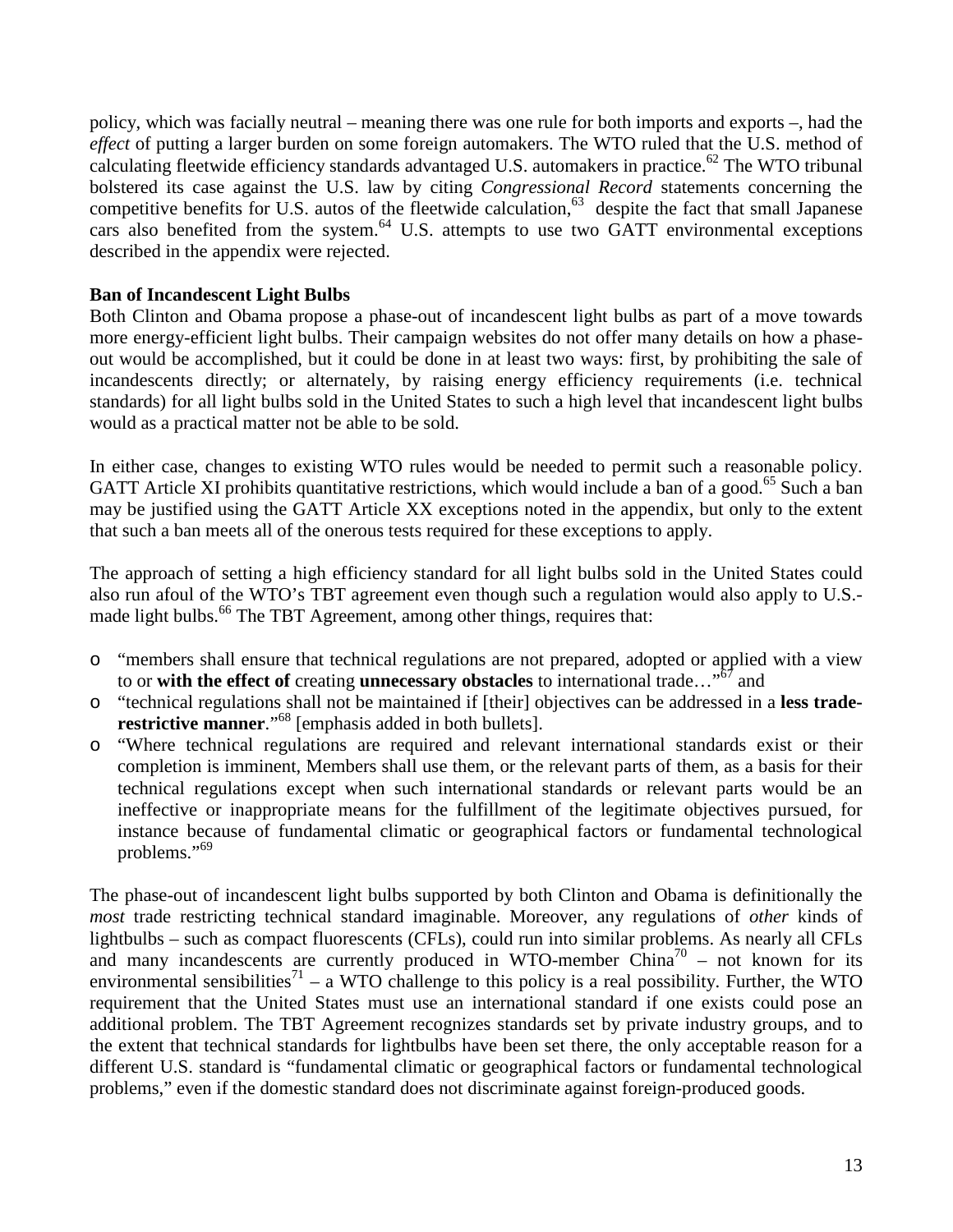#### **Coal-fired Electric Plant Regulation**

Obama calls for a possible ban on new "traditional" coal facilities, while Clinton calls for an economic needs tests by state utility commissions for new coal plants. But under Article VII of the WTO's General Agreement on Trade in Services (GATS) – discussed at length in the health care section – needs tests or bans ("zero quotas") in service sectors under WTO jurisdiction are prohibited. While energy generation *per se* is not covered under *current* U.S. GATS commitments, many closely related energy sectors were committed to WTO jurisdiction. Currently U.S. services related to mining (including oil and gas field service activities), incidental to energy distribution, wholesale and retail trade (including of solid, liquid and gaseous fuels and biofuels), construction, and maintenance and repair are under WTO jurisdiction.<sup>[72](#page-28-27)</sup> The U.S. commitment in energy distribution includes "transmission and distribution services on a fee or contract basis of electricity, gaseous fuels and steam and hot water to households, industrial, commercial and other users."<sup>[73](#page-28-28)</sup> It would be difficult to ban traditional coal-fired electric plants without implicitly imposing constraints on services incidental to energy distribution.

#### **Renewable Portfolio Standards (RPS)**

Obama advocates a national renewable portfolio standard (RPS) similar to that already in effect in Illinois and other U.S. states. RPS programs require that a certain percentage of energy sold or consumed must come from renewable sources. Changes to existing U.S. GATS commitments would ensure RPS programs are not subject to WTO attack or threats, given that now U.S. "services incidental to energy distribution" are under WTO jurisdiction.<sup>[74](#page-28-54)</sup> GATS Article XVII national treatment rules ban policies that "modif[y] the conditions of competition" in a way that favors domestic producers,<sup>[75](#page-28-55)</sup> whether or not the "discrimination" is intentional and whether or not obvious. To the extent that an RPS program could make it more difficult in any way for a foreign energy provider or a foreign firm operating an energy distribution system here to sell their product in the U.S. market, a GATS national treatment violation could be claimed.

#### **Subsidies to Green Industry**

Both Clinton and Obama propose loan guarantees and tax benefits aimed at bringing ethanol onto the market in greater quantities. Clinton also calls for government funding for  $R \& D$  and deployment of alternative energy, coal, battery products, "ethanol and other homegrown biofuels."[76](#page-28-56) Obama also calls for funding for commercialization and deployment of low carbon coal and vehicles, and for projects "that make use of our biomass, solar and wind resources"[77](#page-28-57) and other technologies. McCain promotes a less specific proposal in this regard, which singles out nuclear power.<sup>[78](#page-28-58)</sup> Clinton proposes government retooling funds for America's "oldest auto plants,"<sup>[79](#page-28-59)</sup> while Obama proposes "retooling tax credits and loan guarantees for domestic auto plants and parts manufacturers so that the new fuel-efficient cars can be built in the U.S. rather than overseas. This measure will strengthen the U.S. manufacturing sector and help ensure that American workers will build the high-demand cars of the future."<sup>[80](#page-28-60)</sup> Obama also proposes modernization funds for manufacturing centers "to nurture America's success in clean technology manufacturing."[81](#page-28-61) Finally, Obama proposes to "provide an additional subsidy per gallon of ethanol produced from new facilities that have a minimum of 25 percent local capital, and […] provide additional loan guarantees for advanced ethanol facilities with local investment."<sup>[82](#page-28-62)</sup>

Many subsidies to green industry advocated by the presidential candidates could run afoul of the WTO's Agreement on Subsidies and Countervailing Measures (SCM), especially since an exception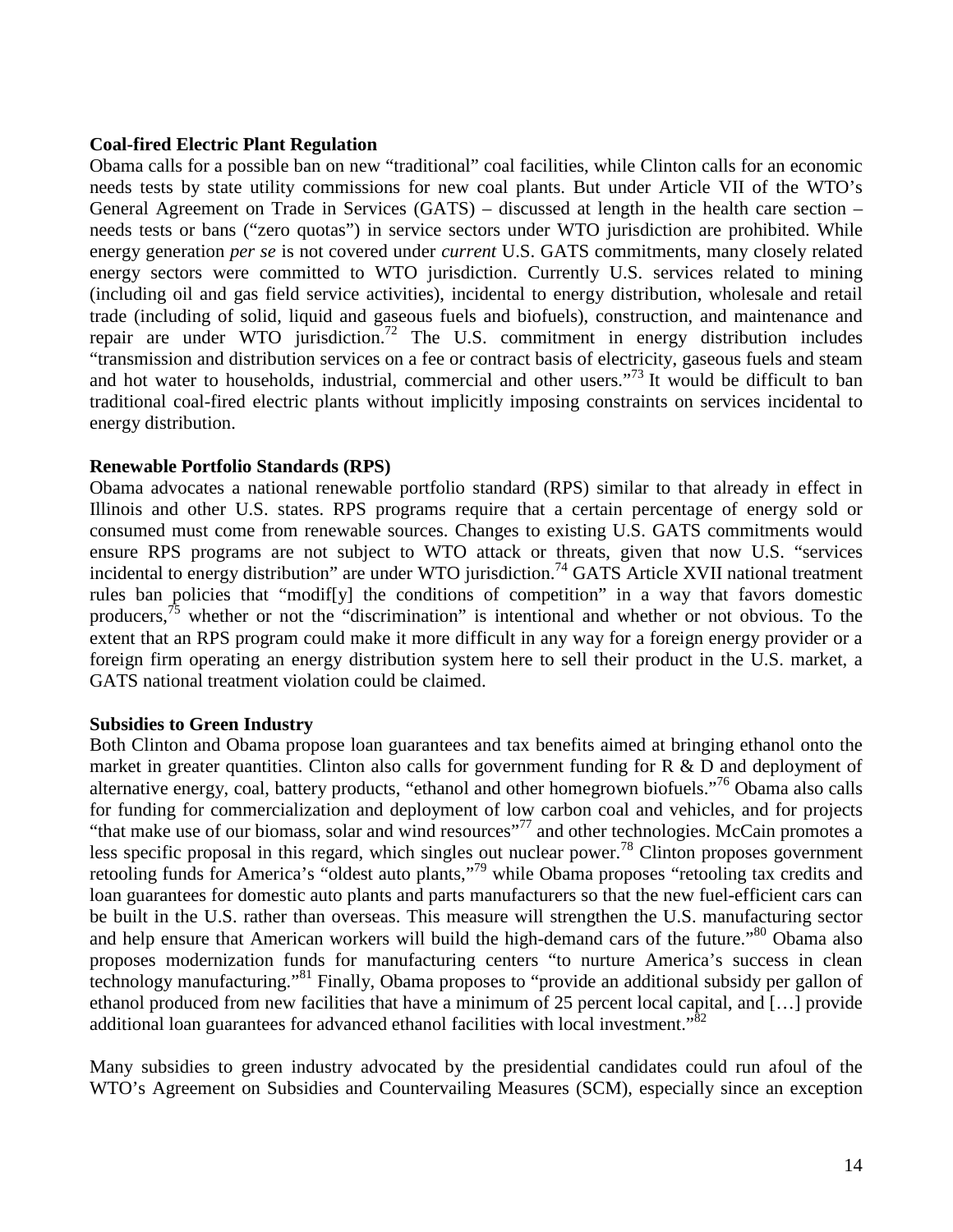initially included in this agreement for one-time environmental upgrades sunset in 2000. A subsidy as defined by the SCM's Article 1 includes *any* financial contribution by a government that amounts to a conferred benefit to a ("specific") goods-producing industry or enterprise. This includes grants, loans, equity infusions, loan guarantees, tax credits and other fiscal incentives, government purchases, provision of government services, or any of the foregoing instruments funneled through a private body acting on the government's behalf. $83$ 

The SCM's Article 3 outright *prohibits* "subsidies contingent, in law or **in fact**, whether solely or as one of several conditions, upon export performance [or] upon the use of domestic over imported goods" [84](#page-28-64) [emphasis added]. In other words, this clause does not just apply to export performance subsidies, but also to any domestic subsidy conditioned on giving preference – even unstated – for domestic inputs. Thus, subsidies to firms that have nothing to do with the international market but which are dependent in law *or in* fact on the use of domestic renewable energy sources are prohibited.<sup>[85](#page-28-34)</sup> Thus, any of the candidates' proposed subsidies to encourage the use of "homegrown biofuels" could violate SCM Article 3 by being "in fact" contingent "upon the use of domestic over imported" biofuels.

Moreover, the SCM's Article 5 allows a WTO challenge to *any* subsidy (tax credit, funding for R & D, and other, as defined above) deemed to be "specific" and carry a benefit that has the effect of causing serious prejudice, nullification of WTO goods market access benefits, or injury to a domestic industry of another WTO signatory country.[86](#page-28-18) Serious prejudice may occur when the effect of the subsidy is to displace or impede like imports from another WTO member, to displace or impede like products of another WTO member in a third country market, to significantly undercut the price of like products in the market of another WTO member, or to reduce the world market share of other WTO members in the given product.<sup>[87](#page-28-65)</sup> The candidates justify many of their proposed subsidies as helping bolster U.S. exports or competitiveness against imported products. As noted, Obama promises to provide "retooling tax credits and loan guarantees for domestic auto plants and parts manufacturers, so that the new fuelefficient cars can be built in the U.S. rather than overseas. This measure will strengthen the U.S. manufacturing sector and help ensure that American workers will build the high-demand cars of the future."<sup>[88](#page-28-35)</sup> If the effect of these retooling subsidies were to actually reduce car imports, or to promote exports in way that allows U.S. automakers to gain foreign market share at the expense of other WTO members, the subsidies could be challenged as causing serious prejudice, injury or nullification of WTO benefits to another WTO country.<sup>[89](#page-28-66)</sup>

Beginning in 1995, temporary provisions were in effect under the SCM's Article 8 that allowed very limited types of R & D assistance, aid to depressed regions, and government assistance for enterprises or industries to comply with new environmental requirements.<sup>[90](#page-28-47)</sup> But these were phased out in 2000 as requiredby SCM Article  $31<sup>91</sup>$  meaning that retooling and retrofitting subsidies aimed at meeting environmental requirements proposed by the candidates could be challenged at the WTO if they displace imports or promote exports in the ways described above. As one scholar noted, the Article 8 "provisions did provide a very limited safe harbor for environmental subsidies. However they expired in 2000 and have not been renewed … there is no general exception provision under the SCM agreement for subsidies that further a legitimate public purpose (such as protection of the environment)."[92](#page-28-67)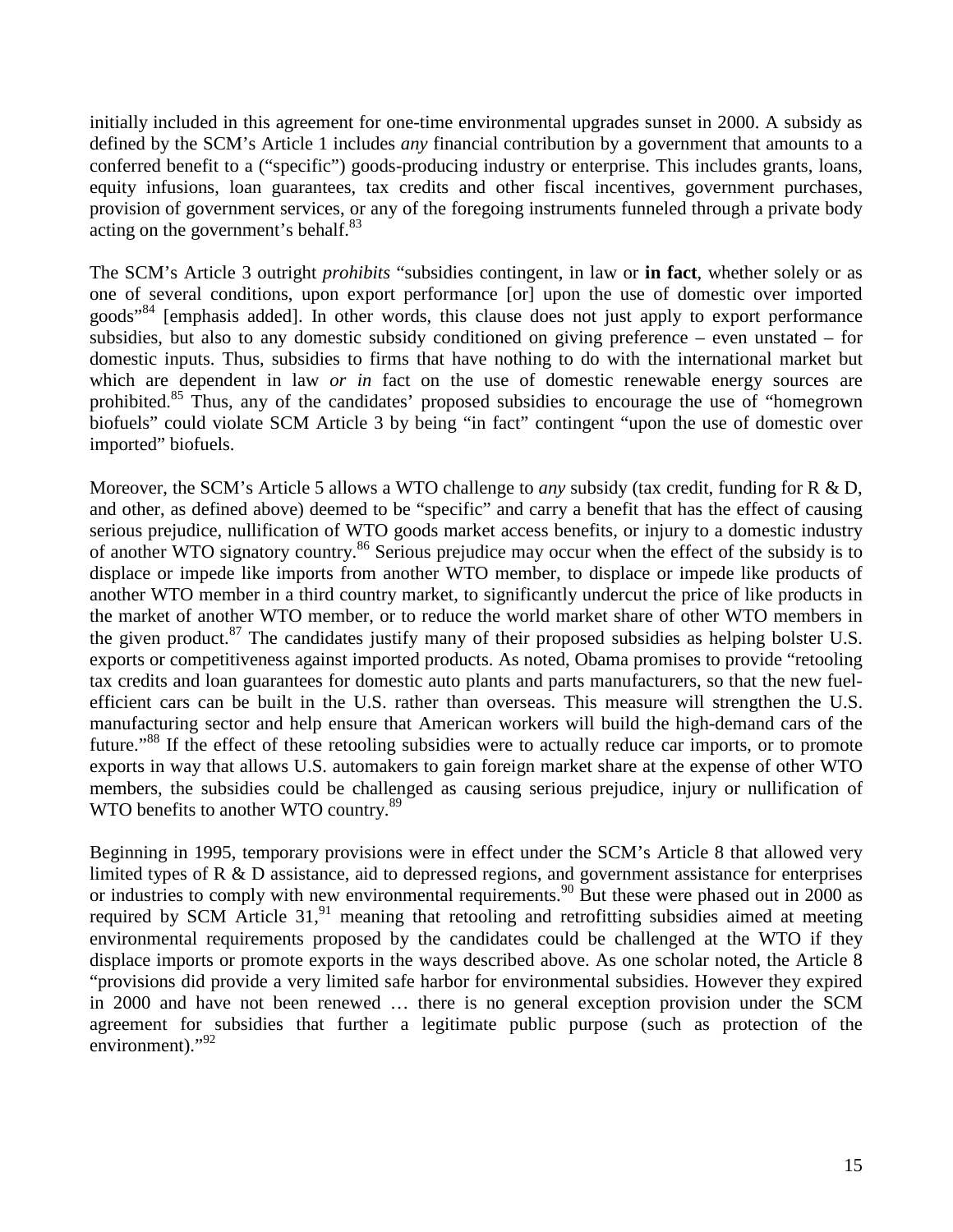The pro-WTO National Foreign Trade Council recently wrote a detailed analysis of the WTO compatibility of climate change bills before Congress. In their report, they remind legislators that the WTO has "limited capacity to accommodate climate-friendly subsidies, although they are often a preferred and domestically-acceptable policy tool for achieving legitimate environmental policy goals [...] while this financial aid is clearly intended to speed the transition to an environmentally-friendly U.S. economy, WTO rules do not distinguish between 'good' and 'bad' subsidies."<sup>[93](#page-28-38)</sup> In fact, European industry is already calling for challenges to U.S. biofuels subsidies.<sup>[94](#page-28-68)</sup> And currently, Europe and Brazil are challenging U.S. government R&D funds and provision of government services that they claim have benefited Boeing – just the most recent reminder of how possible and indeed probable such challenges are absent changes to this WTO agreement.<sup>[95](#page-28-49)</sup>

#### **Green Procurement**

Both Clinton and Obama have proposed a variety of policies aimed at promoting green building in federal and subfederal contracts. Such policies, while not elaborated on campaign websites, will almost certainly contain specifications about what kinds of materials to use in federal buildings, how green and energy-efficient these materials should be, and specifications tied to the construction process itself.

Changes to the WTO's Agreement on Government Procurement (AGP) – which covers government purchases above a certain dollar threshold of goods and services by the federal government, 37 states and other entities such as port authorities  $96$  [–](#page-28-39) are needed to ensure the space for such policies. First, any requirement that building materials be locally produced would run afoul of the AGP's prohibition on "Buy America" or "Buy Local" policies.<sup>[97](#page-28-22)</sup> Additionally, the WTO procurement agreement requires that technical specifications for contracts must generally "be in terms of performance rather than design or descriptive characteristics."[98](#page-28-69) Slightly more latitude is given in the AGP relative to other agreements to require certain processes and production methods be used, subject to the considerable constraint that these and other specifications "shall not be prepared, adopted or applied with a view to, or with the effect of, creating unnecessary obstacles to international trade."[99](#page-28-24) Finally, the conditions that may be imposed on a prospective supplier for getting or bidding for a government contract must be "limited to those which are essential to ensure the firm's capability to fulfill the contract"<sup>[100](#page-28-70)</sup> and not on environmental, labor or human rights performance.

To the extent that Clinton and Obama's green building procurement policies give preference to local or American construction materials, they may violate the AGP. Moreover, virtually any requirement that distinguishes products or services on the basis of how energy-efficient they are (i.e. how much carbon they produce) rather than what they do (light a room, drive down the road) could be considered a prohibited technical specification. Similarly, any requirement that the suppliers to the government themselves be green could be a prohibited supplier qualification.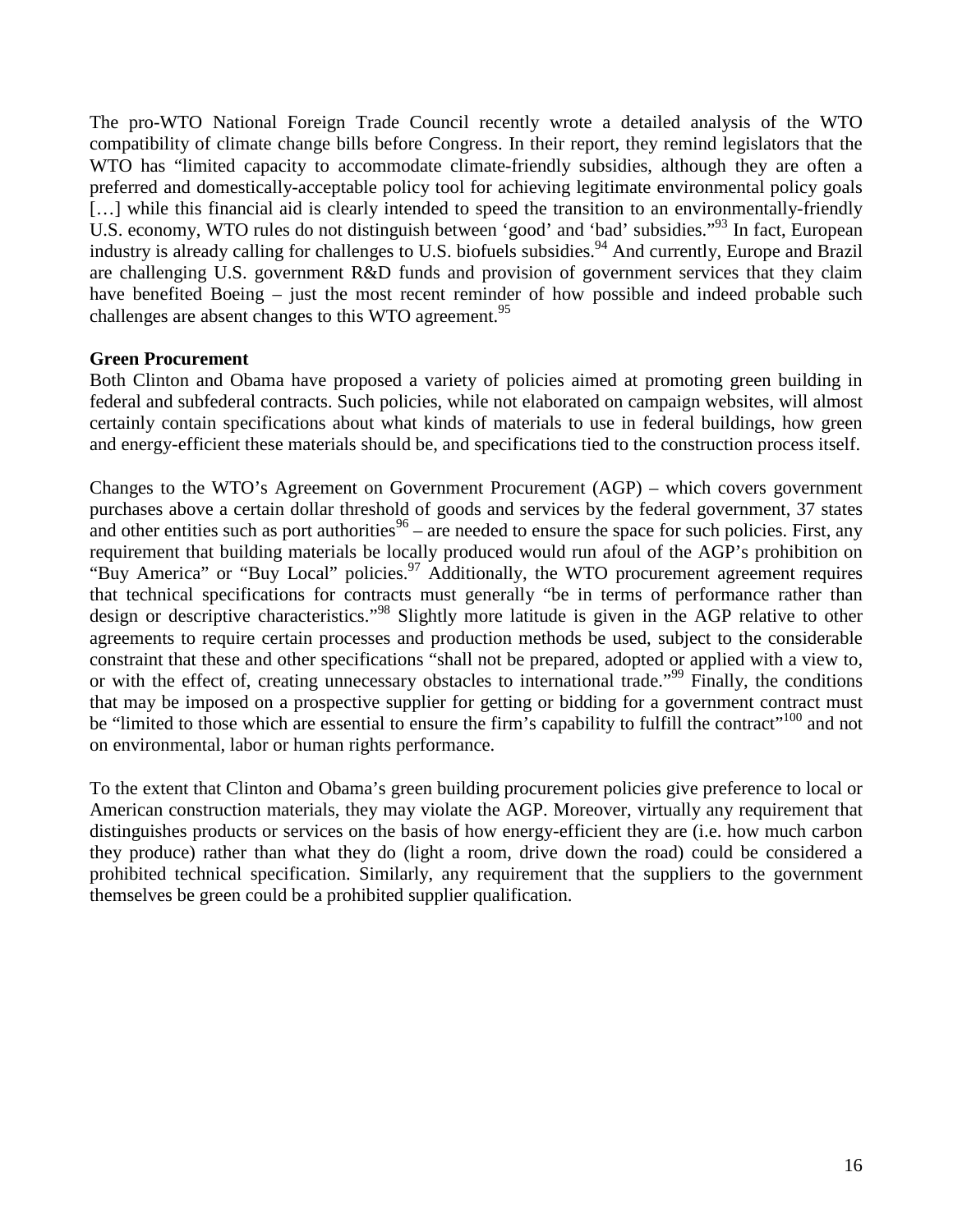#### **NAFTA and Other FTAs' Foreign Investor Privileges and Private Enforcement Systems Must Be Eliminated To Restore Policy Space for Health Care and Climate Policies**

In addition to the policy constraints found in WTO, NAFTA and seven U.S. "free trade agreements"<sup>[101](#page-28-71)</sup> based on the NAFTA model provide foreign investors operating within the 13 countries<sup>[102](#page-28-72)</sup> additional rights regarding how they may be regulated when operating within the United States. These investor rights apply top-down – they cover all sectors unless an exception is taken. They cover all foreign investors operating within these countries (including those from Europe and China, for instance), not only "domestic" firms from these nations.

Among the privileges the FTAs provide such a large category of foreign investors is a right to demand compensation from the U.S. government for policies and actions that undermine their *expected future* profits relating to an unimaginably broad set of possible investments within the United States.<sup>[103](#page-28-73)</sup> NAFTA allows the companies to equate domestic regulatory policies to an "expropriation" of their assets, or "takings." This broad provision for corporations to be compensated for "regulatory takings" does not exist under U.S. domestic law, and empowers foreign investors – including foreign subsidiaries of U.S. firms – to attack a broad array of policies that would not pass muster under U.S. law in U.S. courts. Such rights apply "pre-establishment" – that is to say if a domestic policy could keep a foreign investor from establishing or acquiring an operation within the United States, then the investor can demand compensation even before having established an investment here.

In NAFTA and six NAFTA-style FTAs, $104$  foreign corporations and investors are empowered to privately enforce these new rights in a closed-door arbitration system that operates outside the domestic court system and excludes public participation, even though U.S. taxpayers must foot the bill for any cash compensation that may be awarded.[105](#page-28-75) Moreover, if a state law is implicated in such a case, the state has no standing and must rely upon the federal government to defend its policy.

Since NAFTA's enactment in 1994, corporations in all three NAFTA countries have challenged a variety of national, state and local environmental policies and even civil judicial decisions under this system. Over \$35 million has been paid out in damages.<sup>[106](#page-28-76)</sup> While many NAFTA investor cases are still pending, some companies have succeeded with these challenges already. The mere threat of such a challenge has chilled governments from making policy innovations, including a threat under NAFTA against a Canadian province's single payer mandatory auto insurance program.

A variety of measures taken by state, provincial and municipal governments to protect the environment have been challenged by corporations as regulatory takings using NAFTA's Chapter 11. These include:

- *Metalclad v. Municipality of Guadalcázar, Mexico*: A Mexican municipality demanded that a U.S. company obtain the same construction permit that had been required of the Mexican company that previously owned the toxic waste facility. When the municipality insisted that the company obtain the permit before it could begin expanding the facility, Metalclad filed a NAFTA Chapter 11 complaint. The NAFTA panel ruled that limiting the company's use of its property was a NAFTA-illegal action tantamount to an "indirect" taking. The Mexican government was ordered to pay \$15.6 million in damages.
- *S.D. Myers v. Canada:* In this case, a U.S. company sought compensation because its "right" to treat Canadian PCB waste in its Ohio facility was halted by Canada, which was acting in compliance with the Basel Convention, a multilateral environmental agreement that encourages nations to treat toxic waste domestically. Canada stopped the toxic trade before the United States did although both signed the treaty. S.D. Myers filed a NAFTA suit claiming discrimination. S.D. Myers was awarded \$5 million in damages by a NAFTA tribunal.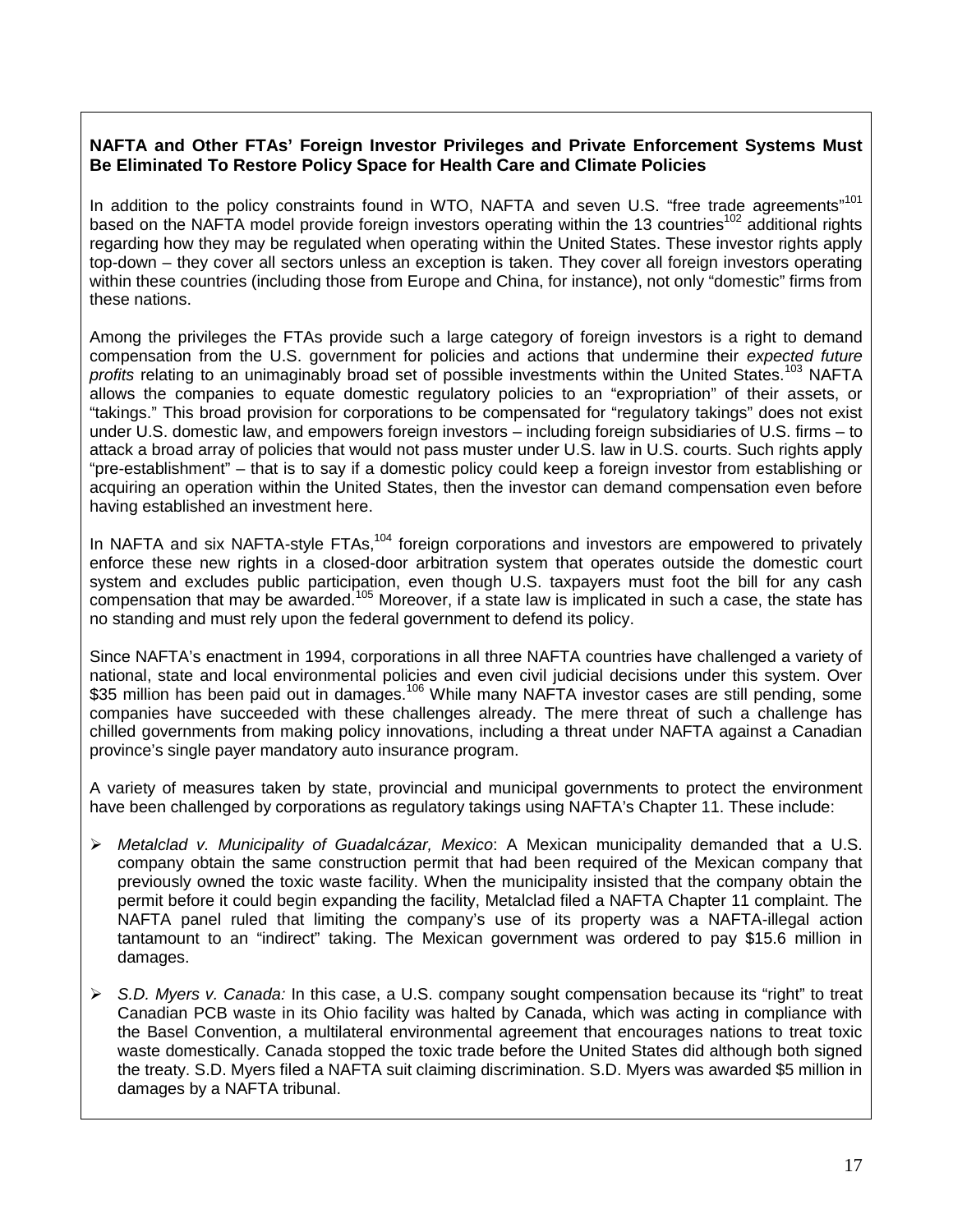*Glamis Gold v. U.S.:* In 2003, a Canadian mining company, Glamis Gold, filed a notice that it intended to pursue a \$50 million dollar NAFTA claim against mining regulations promulgated by the State of California meant to safeguard the environment and indigenous communities from the impacts of open-pit mining.<sup>[107](#page-28-77)</sup>

The array of health care reform and climate policies that could be attacked under these provisions is virtually limitless. And, because private commercial interests – not governments – initiate these cases, there is no incentive for a firm in another country that may well have a policy similar to the one being attacked here to avoid setting such a precedent. In contrast, a government might decide not to pursue a challenge so as to avoid a counter challenge on its own similar measure.

# **IMPLEMENTATION OF CANDIDATES' DOMESTIC AGENDAS REQUIRES WTO REFORMS**

Significant changes not yet being discussed by the candidates must be made to existing U.S. trade pacts in order to implement the candidates' priority health care and climate crises proposals. Changes to these agreements are also necessary for candidates' domestic policy goals of creating jobs, countering wage inequality, rebuilding America's manufacturing sector and infrastructure, and improving food and product safety and to succeed. Simply to create the policy space needed to implement their health care and climate change proposals, presidential candidates should supplement their proposals on these issues in the following ways:

- 1. **Avoid additional limits on policy space needed to implement proposals: revise U.S. WTO Doha Round offers made by the Bush administration.** In the ongoing Doha negotiations, the Bush administration has offered up many new health and environment-related sectors to be committed to WTO jurisdiction. The first order of business in a new presidency must be a withdrawal of these offers from the on-going WTO expansion negotiations.
- 2. **Restore policy space needed to implement proposals: withdraw U.S. health- and environment-related sectors from WTO GATS coverage.** Once a U.S. service sector is submitted to GATS jurisdiction, it can only be removed or altered after the United States gives notice to other WTO signatory countries, and negotiates to compensate them for lost business opportunities and even future market access to the sector. GATS Article XXI sets out the process to remove or alter a commitment. There is precedent for the United States to withdraw a previously committed service sector from WTO jurisdiction. The Bush administration is currently using GATS Article XXI to withdraw the "gambling services" from its WTO GATS commitments. Last year the Bush administration started the process of removing gambling services from the GATS after the Caribbean nation of Antigua successfully challenged the U.S. Internet gambling as being a violation of U.S. WTO obligations and USTR recognized the serious ramifications for other criminal statutes and regulatory bans in the gambling sector at the federal and state level.<sup>[108](#page-28-78)</sup> To implement key health and climate proposals, the following modifications to existing WTO commitments are needed:
	- a. For health: removal of health insurance from financial services commitment; removal of health services provided by hospitals, HMOs and other health care facilities; removal of distribution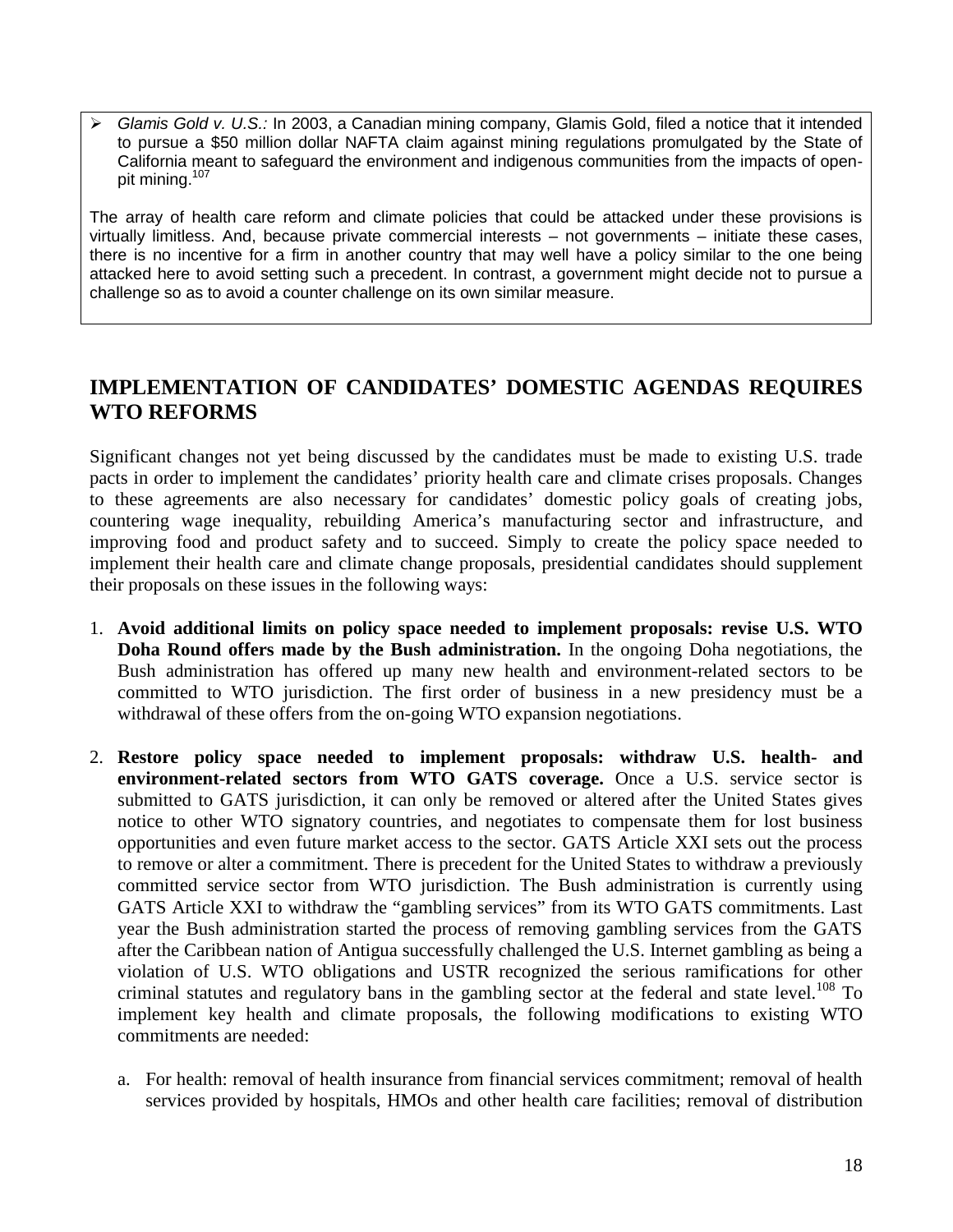services in wholesale and retail distribution of prescription drugs; removal of telemedicine for certain nursing services listed under the category of "placement and supply of services personnel"; removal of construction services related to health care facilities;<sup>[109](#page-28-79)</sup> and addition of an exception for privacy protections that limit market access in data processing services of medical records and insurance claim processing.<sup>[110](#page-28-80)</sup>

- b. For environment: removal of services related to energy distribution; removal of wholesale and retail trade of solid, liquid and gaseous fuels and biofuels; and addition of a national treatment exception for construction relating to energy facilities.<sup>[111](#page-28-81)</sup>
- 3. **Restore needed policy space by renegotiating or replacing health- and environmentconstraining aspects of other WTO agreements.** Many aspects of the current WTO rules need major revision – if not replacement or elimination – in order to create the policy space needed to address an array of non-trade policy challenges. In order to implement key health care and climate proposals, at a minimum general and self-judging health and environmental exceptions need to be added to the WTO's product, standard and procurement agreements (i.e. GATT, TBT, and AGP respectively). This means that when a nation determines that urgent action must be taken to address major health and environmental problems, it would be free to do so without risking trade challenges and sanctions. As described above, the current exceptions to these agreements have proved to be useless, both because they are too narrow, and because they provide enormous discretion for the trade experts staffing WTO tribunals to substitute their judgment for that of domestic environmental and health experts regarding whether domestic policies are "necessary" to meet various legitimate environmental and health policy goals. Additionally, the exception to SCM product subsidy disciplines for environmental measures that was eliminated in 2000 must be restored and significantly expanded to cover a wider range and degree of measures.
- 4. **Remove extraordinary investor rights and private enforcement systems from NAFTA and NAFTA-style FTAs.** . A long list of changes beyond the scope of this report need to be made to U.S. NAFTA-style trade deals. However, of urgent necessity to implementing key health care and climate proposals is removing the investor-state system that would allow foreign health and energy companies to challenge domestic reforms in these areas.

Altering WTO, NAFTA and various NAFTA-style FTAs – to scale back their invasion of domestic policy space – is necessary to implement many key non-trade policy proposals being promoted by the U.S. presidential candidates. Such a change of course in WTO talks is becoming more urgent by the minute, as corporations are pressuring their governments right now to expand WTO coverage of health- and environment-related sectors in the Doha Round talks.<sup>[112](#page-28-82)</sup> This would only make the necessary changes more difficult in the future.

Presidential elections offer a historic opportunity to shift fundamentally the terms of policy debates. Implementation of their most central policy proposals requires candidates to change existing trade agreement rules to provide domestic policy space, rather than searching for an elusive compatibility with WTO rules that often are a cause of the problem in the first place.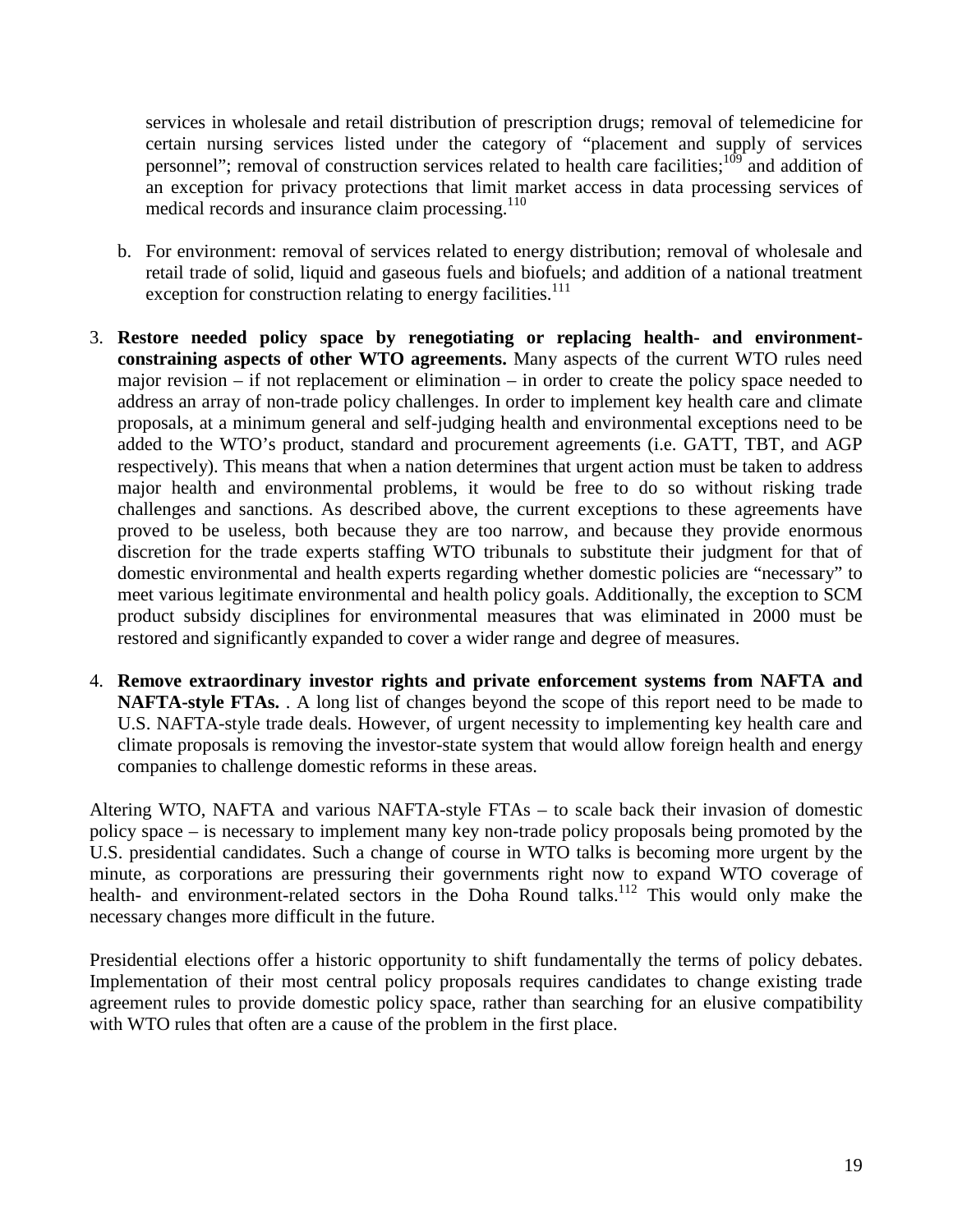# **APPENDIX I: CHANGES TO WTO RULES NEEDED TO IMPLEMENT CAP-AND-TRADE POLICIES**

Cap-and-trade carbon reduction proposals could run into existing WTO rules in numerous ways. The obvious trade issue relates to how imports of goods and services would be treated under this system and the changes needed to existing WTO rules to allow an effective policy, which is discussed below.

However, there are many less obvious ways in which WTO rules implicate cap-and-trade systems. Although, the Clinton administration actually attempted to put "services to reduce exhaust gases and other emissions to improve air quality" under WTO service sector rules, $113$  most scholars agree that carbon credits themselves are not currently considered goods, services, technical standards or subsidies subject to WTO rules, but few doubt that this could quickly change in ongoing WTO negotiations.<sup>[114](#page-28-84)</sup> The McCain-Lieberman bill cosponsored with Clinton and Obama, like many of the other pieces of legislation, specifically states that "a tradable allowance is not a property right, and nothing in this [law] limits the authority of the United States to terminate or limit a tradable allowance."<sup>[115](#page-28-85)</sup> However, in the WTO context, the WTO's determination, not a statement in U.S. law, would decide this question. If WTO rules were to treat carbon allowances themselves as a good or service, then fundamental aspects of climate bills before Congress – many of which allow trades in allowances from countries determined by the United States to have an adequate carbon emissions program, but prohibit trade in emissions from other countries – would conflict with the core WTO principle of Most Favored Nation (MFN) treatment. Under the MFN rule, which is contained in numerous WTO agreements, goods and services from any WTO signatory country must be provided treatment no less favorable than that given goods and services of any other WTO signatory country.<sup>[116](#page-28-86)</sup>

Moreover, while the credits themselves now seem to be outside obvious WTO definition, the tradable allowance system is a classic securities market – and as such may well fall under the broad U.S. WTO commitments regarding financial services.<sup>[117](#page-28-87)</sup> Because establishment of such a system could not be foreseen when the United States made its various WTO financial service commitments, no exceptions for such a program were listed to U.S. commitments. Yet, WTO market access rules for financial services a country commits to WTO jurisdiction forbid establishment of new monopolies – which a government-run futures market in emissions rights would appear to be.

The issue that has obvious WTO implications – and increasingly is being discussed – is how imports of goods and services into the United States would be treated once a cap-and-trade system is operating. Especially given the United States is the world's largest recipient of imports, a U.S. program that does not address carbon limits on imports would miss a significant share of the U.S. consumers' carbon footprint and put U.S. firms playing by the rules at a global disadvantage. While carbon credits may be outside the WTO's definition of goods, numerous items *already* clearly defined as goods under WTO rules – for instance autos, appliances, steel and more – are imported into the U.S. market in large quantities, with electricity generated in Mexico and Canada being sold in U.S. border states.<sup>[118](#page-28-88)</sup>

Detailed analysis of the WTO issues raised by various border adjustment proposals would require an even longer report, in part because so many issues are unclear and the expanse of WTO rules that would have to be overcome. At issue is trying to game out how a WTO enforcement tribunal might decide literally scores of legal issues. What becomes clear is that trying to work around various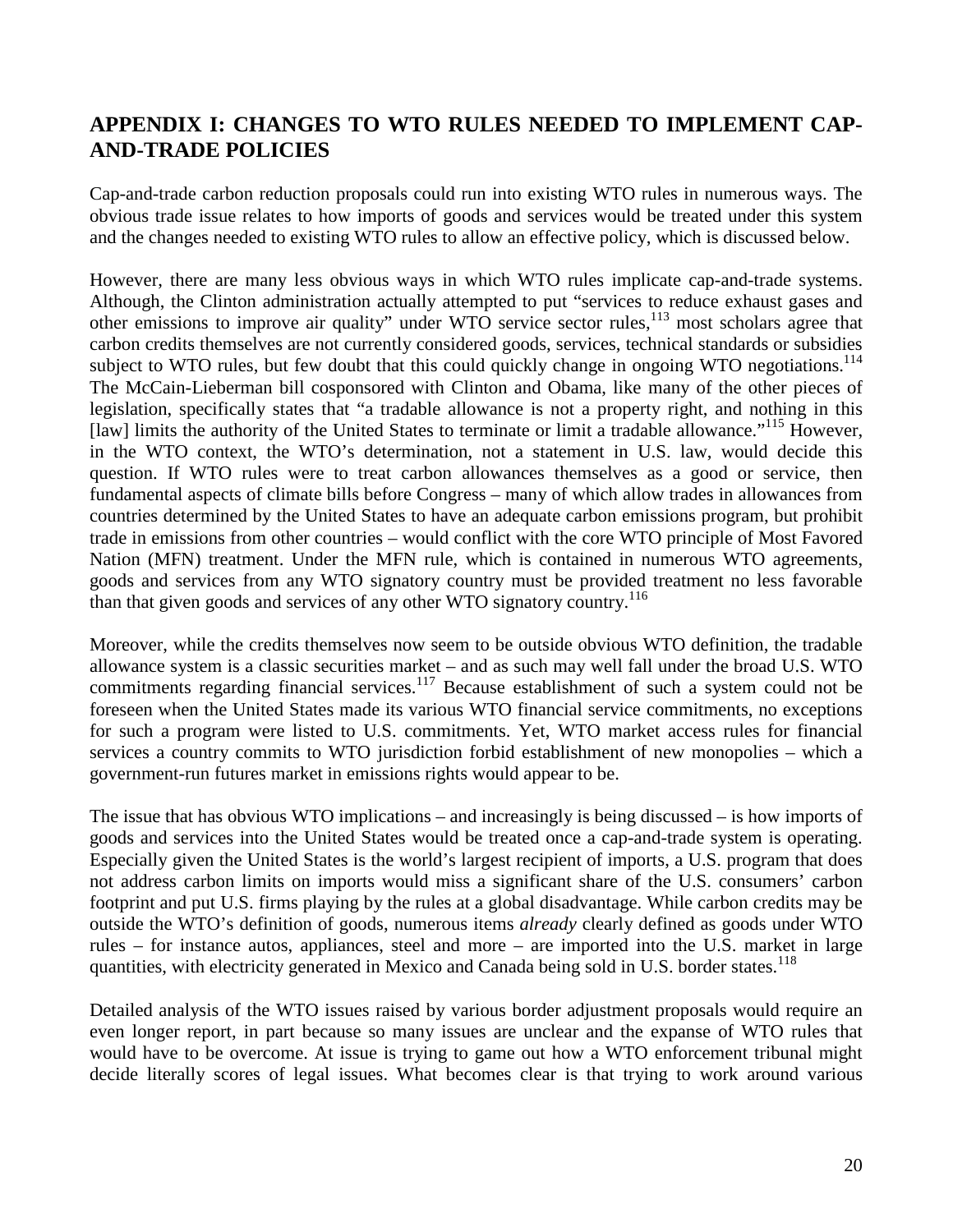possible WTO pitfalls will result in policies that do not fully address either the climate or competitiveness issues. Some of the issues:

Most Favored Nation treatment requirements vs. differentiating between different countries' products: Most cap-and-trade proposals would treat the same goods coming from different countries differently based on whether those countries had carbon control policies. This makes sense practically, but as noted above, a core rule of WTO – and literally the first rule of GATT which covers trade in goods – is the Most Favored Nation rule which forbids differential treatment regarding border charges or regulatory measures as between different nations.<sup>[119](#page-28-70)</sup>

Is a border adjustment an import charge, a domestic tax adjustment or a domestic regulation, with WTO problems under any definition: GATT Article II sharply restricts any new import charges.<sup>[120](#page-28-89)</sup> However, if a border adjustment mechanism could be justified as being an internal tax applying to both U.S.- and foreign-made products, rather than a new import charge, then under GATT rules it can be collected at the border. "The cost of having to present an emission credit can qualify as a tax," according to a leading analyst.<sup>[121](#page-28-74)</sup> Indeed, many economists advocate the use of a border carbon tax altogether, but cap-and-trade systems have gained more political traction, perhaps due to the difficulty domestically of raising taxes. It's also possible that under WTO rules a cap-and-trade system would not be considered a tax, but rather a domestic regulation. How the WTO decided to categorize a U.S. border carbon adjustment measure would determine if and when it would be permitted.

Can a WTO country distinguish at the border between "like" products made using processes that emit different amounts of carbon? Even if a border carbon adjustment requirement can be justified as a domestic tax adjustment or a regulation, it must conform to GATT's national treatment rules. "Border adjustment" mechanisms related to domestic taxation are currently in place in Europe and other locales in the form of value-added taxes.<sup>[122](#page-28-83)</sup> GATT national treatment rules forbid differential treatment of "*like*" domestic products over foreign products in the application of "internal **taxes and other internal charges**, and **laws, regulations and requirements** affecting the internal sale, offering for sale, purchase, transportation, distribution or use of products<sup>"[123](#page-28-90)</sup> [emphasis added].

What is a "like product" is the subject of reams of WTO jurisprudence. However, one initial determining factor is whether products compete with one another, as undoubtedly for instance highand low-carbon cement and cement produced with and without carbon allowances would. Currently, the United States imports cement from countries as diverse as Canada and France, to China and Colombia.<sup>[124](#page-28-87)</sup> Under current GATT rules, trade tribunals have only allowed consideration of the physical characteristics of an end product when interpreting what is a "like" product, although there is nothing specific in the GATT rules that require such an interpretation. Yet, the whole premise of the cap-and-trade system is controlling how much carbon is emitted *during production processes* and whether it is offset, not on how much carbon is contained in the end product. Thus, cap-and-trade systems treat physically identical products differently based on their "process and production methods."

The WTO prejudice against domestic policies focused on how a product is produced or harvested is the basis for many environmentalists' opposition to the WTO. In the infamous 1991 and 1994 GATT rulings against the U.S. Marine Mammal Protection Act, which banned U.S. sale of tuna caught using dolphin-deadly purse seine nets, tribunals ruled that tuna caught using dolphin-killing methods could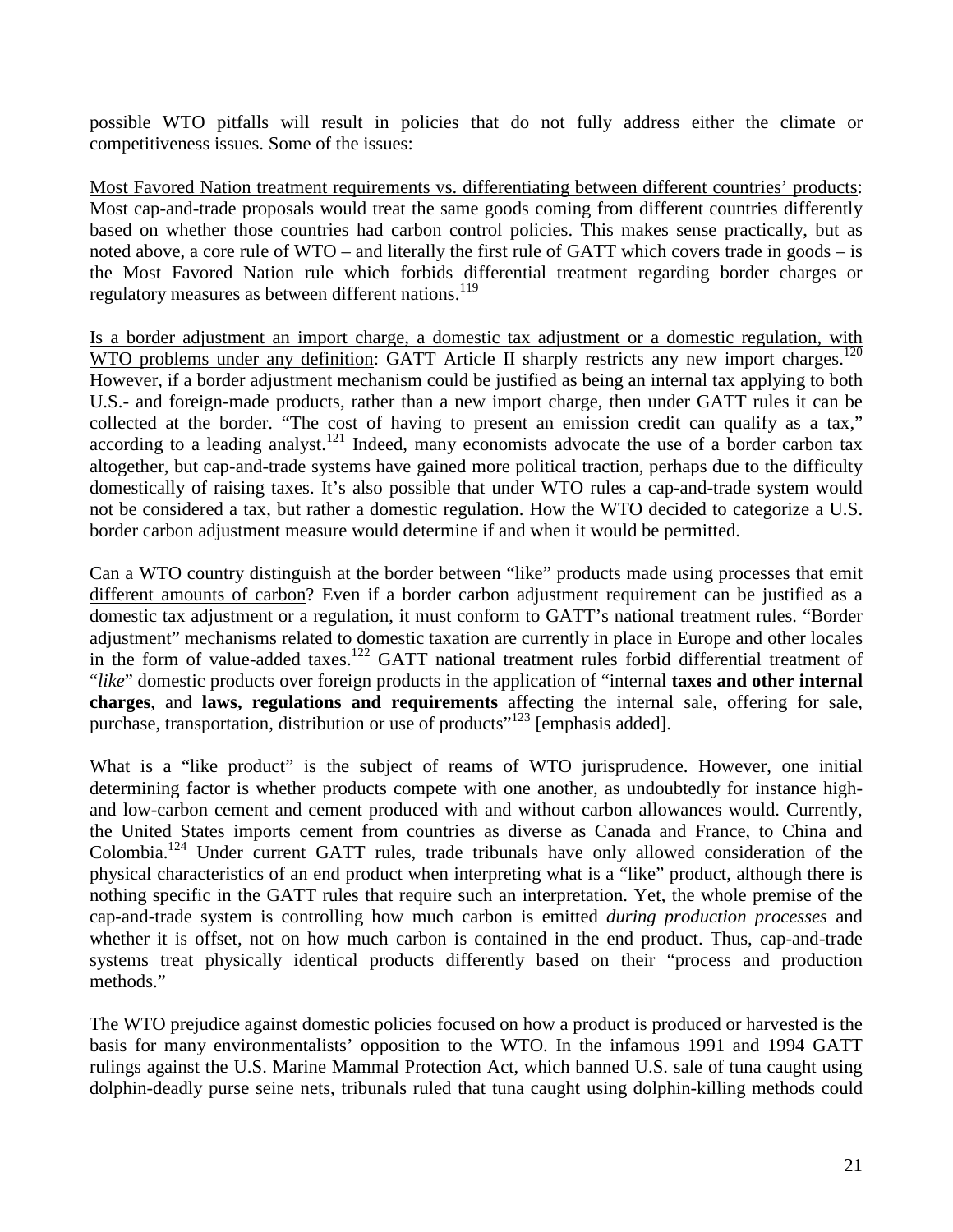not be treated differently from tuna caught in dolphin-safe methods – labeling the U.S. law as discriminatory and ordering its removal or alteration.<sup>[125](#page-28-91)</sup>

Similar logic was applied in WTO rulings against U.S. Endangered Species Act regulations, which forbid U.S. sale of shrimp caught without using turtle excluder devises.<sup>[126](#page-28-92)</sup> In a later enforcement ruling on that case, a WTO tribunal did find that after the United States had altered its laws – to focus only on shrimp shipments and not on the practices of the country involved –, and had conducted negotiations with countries on how the United States could help their shrimp meet the weakened U.S. standard, such GATT-illegal discrimination could be excused under the GATT Article XX exception for exhaustible natural resources.<sup>[127](#page-28-93)</sup> Meanwhile, various WTO countries also have threatened WTO action against proposals aimed at keeping products made with child labor out of the U.S. market, noting that policies which treat physically identical goods differently based on how they are made is GATTforbidden discrimination.

Finally, if the mechanism were considered to fall within the jurisdiction of the WTO's Technical Barriers to Trade Agreement (TBT), additional problems arise. The TBT agreement's coverage is broad: "All products, including industrial and agricultural products, shall be subject to the provisions of this Agreement."[128](#page-28-94) Perhaps the most problematic TBT rule would be the requirement that: "Members shall ensure that technical regulations are not prepared, adopted or applied with a view to or with the effect of creating unnecessary obstacles to international trade. For this purpose, technical regulations shall not be more trade-restrictive than necessary to fulfil a legitimate objective, taking account of the risks non-fulfilment would create…. In assessing such risks, relevant elements of consideration are, inter alia: available scientific and technical information, related processing technology or intended end-uses of products."<sup>[129](#page-28-95)</sup> While the TBT Agreement recognizes environmental protection as a legitimate goal of a technical standard, it does not permit technical standards aimed with the goal of protecting domestic competitiveness. Thus, a WTO panel made up of a tribunal of three trade experts – not environmental experts – would decide whether a border adjustment is the least trade restrictive way to promote an environmental goal. $130$ 

With so many WTO problems, is there an exception to the rules that might protect such programs? GATT Article XX contains various exceptions to GATT rules that can be raised in defense when a domestic law relating to trade in goods has been challenged before a WTO tribunal. The climaterelevant GATT Article XX defenses for measures that otherwise violate WTO rules are those "necessary to protect human, animal or plant life or health" or "relating to the conservation of exhaustible natural resources if such measures are made effective in conjunction with restrictions on domestic production or consumption."[131](#page-28-96) These two Article XX exceptions have only been accepted in 2 of 11 WTO cases,<sup>[132](#page-28-73)</sup> and never were permitted in the 48 years of GATT before WTO was established.[133](#page-28-97) The defense regarding exhaustible natural resources is easier to meet, because it does not include a "necessary" test. (The GATS agreement does not include an exception relating to exhaustible natural resources.) Moreover, for any of these exceptions to be applicable, a WTO tribunal would have to first determine that the policy in question is not "applied in a manner which would constitute a means of arbitrary or unjustifiable discrimination between countries where the same conditions prevail, or a disguised restriction on international trade."[134](#page-28-98) The difficulty of qualifying for these exceptions and the record of their rarely being allowed is why we advocate for changing the underlying WTO rules rather than relying on a WTO tribunal allowing any exception to excuse violation of the underlying rules. Finally, because these exceptions are only usable in the context of an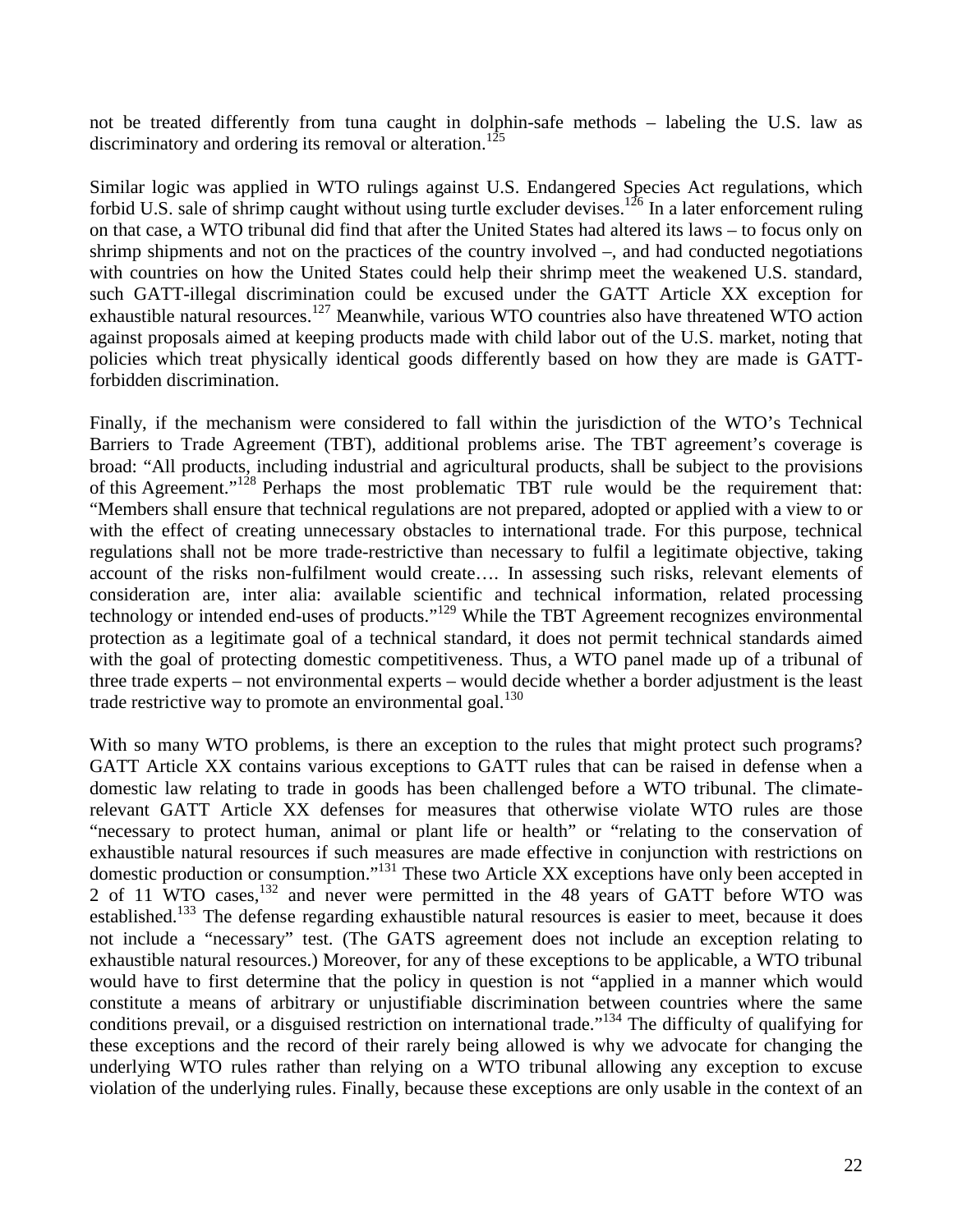actual WTO challenge, relying on them does not counter the problem of WTO threats being used to chill initiatives from even being implemented.

#### **ENDNOTES**

http://www.citizen.org/documents/WTODisputesSummaryOnePagerwtables.pdf.

 $4$  The European Union pays nearly \$130 million per year since 1999 in trade sanctions after refusing to alter its ban on the sale of meat containing artificial growth hormones despite a successful U.S. WTO challenge of this policy. *See* "European Communities – Measures Concerning Meat and Meat Products (Hormones)," DS26, DS48, World Trade Organization's Dispute Settlement Summary, accessed Feb. 25, 2008.

<sup>5</sup> "The WTO tool-box of rules can certainly be ... 'adapted' if governments perceive this to be necessary to better achieve their goals" [quotes in original]. *See* "Lamy: Bali UN Climate Conference speech, WTO Secretariat Press Release, Dec. 9, 2007, at http://www.wto.org/english/news\_e/sppl\_e/sppl83\_e.htm.

<sup>6</sup> One observer commented that "In effect, this result can amount to a higher degree of irreversibility that even for [domestic] constitutional amendments." *See* Robert Howse, "From Politics to Technocracy – and Back Again: The Fate of the Multilateral Trading Regime," *American Journal of International Law,* Volume 96: 94, 2002, at 107.

<sup>7</sup> Dave Skidmore, "Sen. Brown Takes Nader's GATT Quiz, Earns Perfect Score," *Associated Press,* Nov. 28, 1994. <sup>8</sup> WTO, General Agreement on Trade in Services (GATS), Annex 1B.

<sup>9</sup> William J. Drake and Kalypso Nicolaidis, "Ideas, Interests, and Institutionalization: 'Trade in Services' and the Uruguay Round," *International Organization*, Vol. 46, No. 1, Knowledge, Power, and International Policy Coordination, Winter 1992, at 52.

 $10$  Joyce Barrett, "Clinton, business leaders ready lame-duck session GATT push," News Record (Calif.), Nov. 16, 1994; Joan Lowy, "GATT Lobby Turns Effort to Pivotal Senate," Pittsburgh Post Gazette, Nov. 28, 1994.

 $11$  Economic needs tests are an important policy tool for controlling costs in the health care arena. Thirty-eight states have "Certificate of Need" or "CON" laws for health care facilities such as hospitals, outpatient clinics and nursing homes. CON laws are intended to bring oversight to health care construction and major capital expenditures which fuel skyrocketing health care costs. Unfortunately, GATS Article XVI prohibits economic needs tests in a covered service sector. U.S. negotiators safeguarded needs testing under hospital services, but not under construction of health buildings. This contradiction will need to be clarified to safeguard these important cost-saving laws from challenge.

 $12$  Taken in part from Pat Arnold and Terrie Reeves, "International Trade and Health Policy: Implications of the GATS for U.S. Healthcare Reform," *Journal of Business Ethics*, Vol. 63, 2006, at 313-332. The service sectors the United States committed to the WTO GATS are contained in a document called the "U.S. schedule of commitments"; WTO, United States of America, Schedule of Specific Commitments, GATS/SC/90 April 15, 1994 and related supplements. The text of the U.S. schedule, along with a glossary of terms and other materials to help decipher often inaccessible trade jargon, can be found in Public Citizen's GATS directory, available at: www.citizen.org/GATSdirectory

<sup>13</sup> Quote of WTO official David Hartridge. Quoted in Erik Wesselius, "Behind GATS 2000: Corporate Power at Work," Transnational Institute Briefing Paper, 2002/6, at 15.

<sup>14</sup> WTO, General Agreement on Trade in Services, Article I:1.

<sup>15</sup> WTO, General Agreement on Trade in Services, Article I:3(a).

<sup>16</sup> WTO, General Agreement on Trade in Services, Article XVI:2 on "market access" reads: "In sectors where marketaccess commitments are undertaken, the measures which a Member shall not maintain or adopt either on the basis of a regional subdivision or on the basis of its entire territory, unless otherwise specified in its Schedule, are defined as: (a) limitations on the number of service suppliers whether in the form of numerical quotas, monopolies, exclusive service suppliers or the requirements of an economic needs test; (b) limitations on the total value of service transactions or assets in the form of numerical quotas or the requirement of an economic needs test; (c) limitations on the total number of service operations or on the total quantity of service output expressed in terms of designated numerical units in the form of quotas or the requirement of an economic needs test; (d) limitations on the total number of natural persons that may be employed in a particular service sector or that a service supplier may employ and who are necessary for, and directly related to, the supply of a specific service in the form of numerical quotas or the requirement of an economic needs test; (e) measures which restrict or require specific types of legal entity or joint venture through which a service supplier may supply a

<sup>&</sup>lt;sup>1</sup> WTO, Agreement Establishing the WTO, Article XIV:4.

<sup>&</sup>lt;sup>2</sup> WTO. Understanding on Rules and Procedures Governing the Settlement of Disputes, Article XXII.

<sup>3</sup> *See* Public Citizen's Global Trade Watch, Fact Sheet Tallying WTO Rulings 1995-Present, at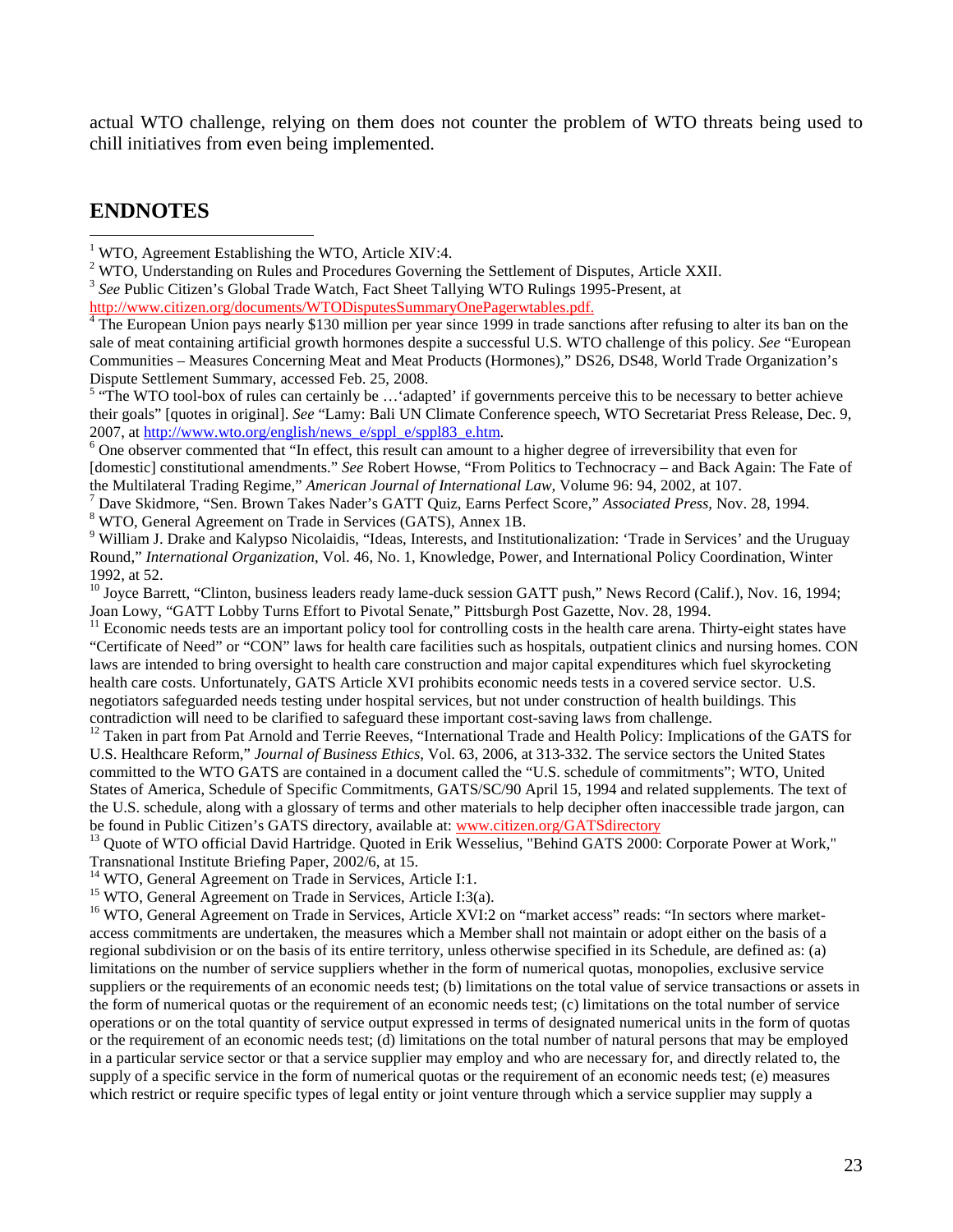service; and (f) limitations on the participation of foreign capital in terms of maximum percentage limit on foreign shareholding or the total value of individual or aggregate foreign investment."

<sup>17</sup> WTO, General Agreement on Trade in Services, Article XVI:2(e).

<sup>18</sup> "Formally identical or formally different treatment shall be considered to be less favourable if it modifies the conditions of competition in favour of services or service suppliers of the Member compared to like services or service suppliers of any other Member," WTO, General Agreement on Trade in Services, Article XVII.

 $19$  WTO, General Agreement on Trade in Services, Article VI:4. This article empowers the WTO to develop disciplines (rules) on domestic regulation. In addition, GATS Article XIII mandates further multinational negotiations on government procurement and GATS Article XV mandates multilateral negotiations to develop disciplines (rules) to avoid the "tradedistortive" effects of subsidies. These negotiations may also impact health services.

<sup>20</sup> Sheila Tefft, "Trade strength seen in services," *Chicago Tribune,* Nov. 26, 1980. *See* also Jane Seaberry, "Brock to push for pacts on trade in services," *Washington Post,* June 9, 1981.

<sup>21</sup> (For instance, American Express financed early GATS educational efforts through the American Enterprise Institute, and then one of their executives Harry Freeman went on to staff the Alliance for GATT Now Coalition that lobbied Congress to pass the Uruguay Round Agreements Implementation Act.) *See* Allen R. Myerson, "In trade pact war, clashes outside capital are heavy," *New York Times,* Nov. 24, 1994, and William J. Drake and Kalypso Nicolaidis, "Ideas, Interests, and Institutionalization: 'Trade in Services' and the Uruguay Round," *International Organization*, Vol. 46, No. 1, Knowledge, Power, and International Policy Coordination, Winter 1992, at 75. *See also,* Joyce Barrett, "Clinton, business leaders ready lame-duck session GATT push," *News Record* (Calif.), Nov. 16, 1994; Joan Lowy, "GATT Lobby Turns Effort to Pivotal Senate," *Pittsburgh Post Gazette,* Nov. 28, 1994.

<sup>22</sup> *See* William J. Drake and Kalypso Nicolaidis, "Ideas, Interests, and Institutionalization: 'Trade in Services' and the Uruguay Round," *International Organization*, Vol. 46, No. 1, Knowledge, Power, and International Policy Coordination, Winter 1992, at 40-41, and 60.

 $^{23}$  While the candidates themselves do not use the term "pooling," many analyses of their plans – such as that by Kaiser Permanente – do. *See* http://www.health08.org/sidebyside\_results.cfm?c=11&c=16, accessed Feb. 25, 2008. <sup>24</sup> http://www.barackobama.com/issues/pdf/HealthCareFullPlan.pdf.

<sup>25</sup> http://www.hillaryclinton.com/feature/healthcareplan/americanhealthchoicesplan.pdf.

<sup>26</sup> These are subcategories under the broader service category of "financial services, direct insurance" to which the United States made GATS commitments. To examine the U.S. health care commitments, please go the Public Citizen database available at http://www.citizen.org/trade/forms/gats\_search.cfm. You can "Search by Sector" and choose "Health" to see all the committed sectors that impact health care delivery in the United States including insurance, hospitals and distribution services.

 $27$  WTO, General Agreement on Trade in Services, Article XVI:2(a). Under GATS rules, a country must list previously existing government policies that establish monopolies or exclusive service supplier arrangements it sought to preserve, otherwise a country is forbidden from enacting policies that establish such limits unless it alters its WTO commitments to allow for such new policies.

<sup>28</sup> WTO, General Agreement on Trade in Services, Article VIII:5.

<sup>29</sup> WTO, General Agreement on Trade in Services, Article XVII:3.

 $30$  For instance, in the financial services subcategory regarding securities trading the U.S. GATS schedule of commitments reads "Unbound with respect to the use of simplified registration and periodic reporting forms for securities issued by small business corporations. [MA and NT for trading of securities]." Also federal small business loans are explicated exempted from the GATS in the horizontal section of the U.S. schedule.

 $31$  WTO, General Agreement on Trade in Services, Article XVI:2(b).

<sup>32</sup> Lori Wallach, Fiona Wright and Chris Slevin, "Addressing the Regulatory Vacuum: Policy Considerations Regarding Public and Private Sector Service Job Off-shoring," Public Citizen, June 2004.

 $33$  In 2005, WTO Appellate Body ruled in the U.S.-Gambling case that a regulatory ban in a GATS-covered service sector constitutes a "quota of zero" – in violation of GATS market access rules that prohibit numerical limits on service operations. Thus, policies criminalizing certain acts or banning certain activities, even if they treat domestic and foreign companies alike, are now presumptively WTO-illegal if a government has made unconditional GATS commitments in a particular service sector. This implicates not only the complete and partial gambling bans held by some states and localities, but also the regulatory bans in other service sectors that the United States has signed up to the GATS including health care. The United States so far has made no effort to review its past commitments to protect regulatory bans in covered areas, implicating innumerable policies.

 $34$  WTO, General Agreement on Trade in Services, Article XIV(c)(2).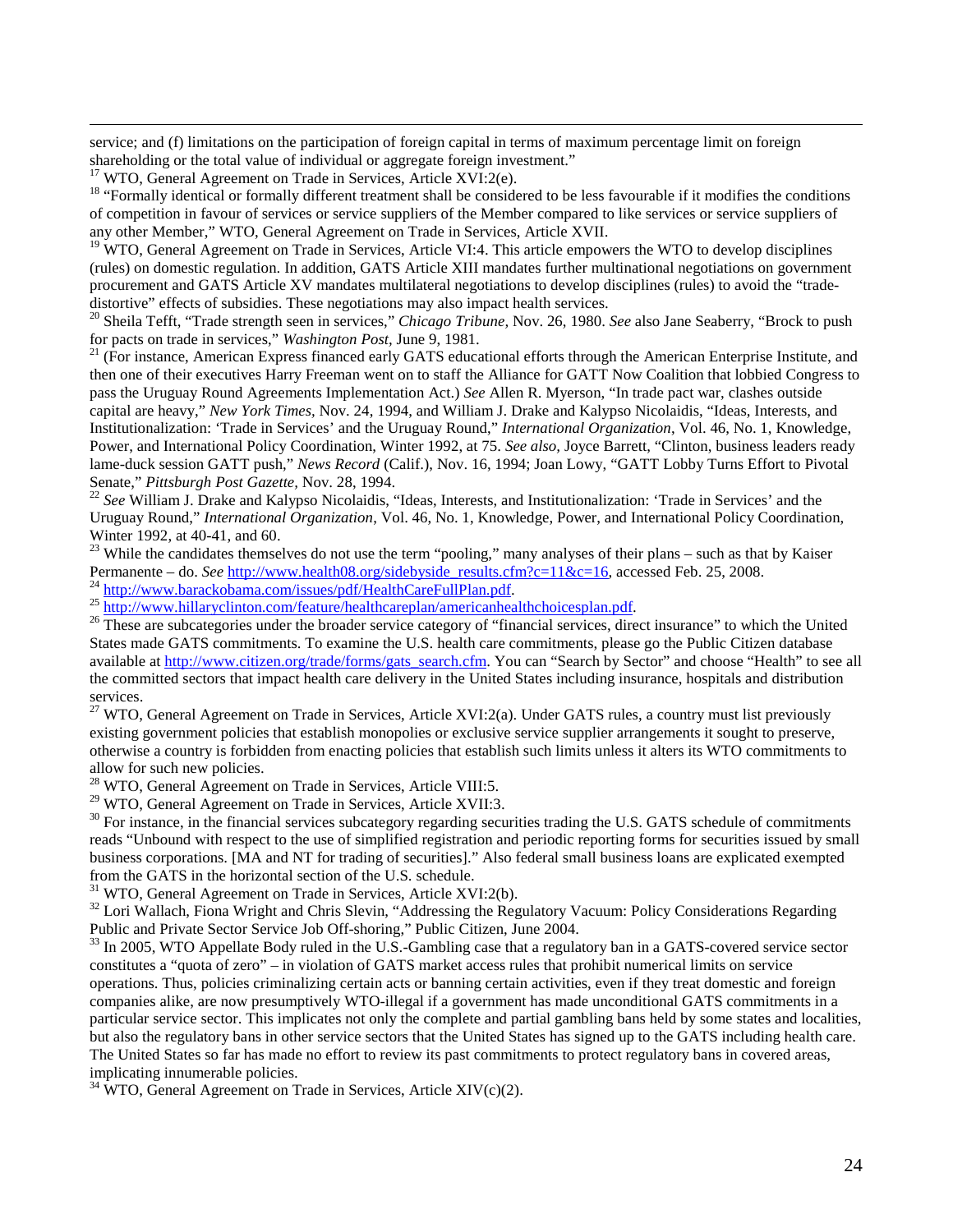<sup>35</sup> Jeremy Marwell, "Trade and Morality: the WTO Public Morals Exception after Gambling," *New York University Law Review*, May 2006, at 828.

 $36$  A recent study by Families USA shows that patients under Medicare are paying close to 50 percent more for the 20 most commonly used drugs by seniors than Veterans benefiting from the VA's drug formulary plan. Families USA, *No Bargain: Medicare Drug Plan Delivers Higher Prices*, Jan. 9, 2007 available at:

http://www.familiesusa.org/resources/publications/reports/no-bargain-medicare-drug.html

<sup>37</sup> Elias Mossialos, Monique Mrazek and Tom Walley, *Regulating pharmaceuticals in Europe: striving for efficiency, equity and quality*, (London: Open University Press, 2004.)

<sup>38</sup> National Trade Estimate Report on Foreign Trade Barriers (NTE) submitted by the Pharmaceutical Research and Manufacturers of America (PhRMA), Dec. 12, 2003, at 5.

39 Professor Sean M. Flynn, Associate Director Program on Information Justice and Intellectual Property American University, Washington College of Law, Testimony Before House Committee on Ways and Means Subcommittee on Trade, March 20, 2007 available at http://www.cptech.org/ip/health/c/korea/. James Love, "Korea FTA Negotiations on Medicines Will Harm us Too," *Huffington* Post, posted July 12, 2006. Available at: http://www.huffingtonpost.com/jameslove/korea-fta-negotiations-on\_b\_24929.html

 $40$  WTO, General Agreement on Trade in Services, Article XVI:2(a).

<sup>41</sup> WTO, General Agreement on Trade in Services, Article 14 *bis*: "1.Nothing in this Agreement shall be construed to prevent any Member from taking any action which it considers necessary for the protection of its essential security interests:… (i) relating to the supply of services as carried out directly or indirectly for the purpose of provisioning a military establishment…"

 $42$  WTO, General Agreement on Trade in Services, Article I:3(c).

<sup>43</sup> In 2003, the European Commission's "request" negotiating document to the United States was leaked. In this undated document, the EC asks the United States to adopt a policy that would allow foreign insurance firms to apply for one national license. "Gats 2000 Request From the EC and Its Member States (Hereinafter The EC) To The United States Of America" (no date), available at http://www.citizen.org/documents/usa.pdf. Similarly a USTR document listing GATS requests by many nations that impact states was leaked in 2003 and lists similar requests from Brazil "GATS Requests by States" (no date) available at http://www.citizen.org/documents/GATSrequestsbystate.pdf

<sup>44</sup> For more information, see the European Union's data base on market access barriers to trade, "Insurance Market" Fragmentation and Collateral Requirement for the United States," updated Jan. 2, 2008, available at :http://madb.europa.eu/madb\_barriers/barriers\_details.htm?barrier\_id=060127&version=2

 $^{45}$ WTO GATS Article XXI requires compensation to other affected WTO signatories when a service sector is withdrawn from WTO jurisdiction.

<sup>46</sup> "Climate experts have concluded with growing accord that human-generated greenhouse gases are the dominant driver of recent global warming and that centuries of rising temperatures and seas lie ahead if emissions are not curbed." *See* Felicity Barringer and Andrew C. Revkin, "Gore warns Congress of 'planetary emergency'," *New York Times,* March 22, 2007. <sup>47</sup> Andrew C. Revkin, "Issuing a bold challenge to the U.S. over climate," *New York Times,* Jan. 22, 2008.

<sup>48</sup> For a comprehensive review of this literature, *see* Andrew Green, "Climate change, regulatory policy and the WTO," *Journal of International Economic Law,* Volume 8:1, 2005, at 143-189.

<sup>49</sup> Victor Menotti, "G-8 Climate deal ducks looming clash with the WTO," International Forum on Globalization Brief, July 2007.

<sup>50</sup> The campaigns' proposals on environment and energy can be found at:

http://www.hillaryclinton.com/files/pdf/poweringamericasfuture.pdf,

http://www.johnmccain.com/Informing/Issues/65bd0fbe-737b-4851-a7e7-d9a37cb278db.htm, and http://www.barackobama.com/issues/pdf/EnergyFactSheet.pdf.

<sup>51</sup> S. 280: The Climate Stewardship and Innovation Act.

<sup>52</sup> "Under U.S. Pressure, EU Backs Off Carbon Import Taxes For Now," *Inside U.S. Trade,* Jan. 25, 2008.

<sup>53</sup> According to *Inside U.S. Trade,* "The U.S. views the shelving of the proposal until after 2011 as a partial victory, a U.S. trade official said. But the official said the U.S. believes the proposal could still resurface and will continue to be 'very vigorous' in resisting it. 'Certainly postponement is better than moving forward now with such an approach. We do not expect, however, that our concerns will dissipate with time or on the basis of further study,' the official said." *See* "Under U.S. Pressure, EU Backs Off Carbon Import Taxes For Now," *Inside U.S. Trade,* Jan. 25, 2008.

 $<sup>54</sup>$  This issue is touched upon in Christopher L. Weber and H. Scott Matthews, "Embodied Environmental Emissions in U.S.</sup> International Trade, 1997-2004," *Environmental Science and Technology,* Volume 41:14, 2007, at 4879.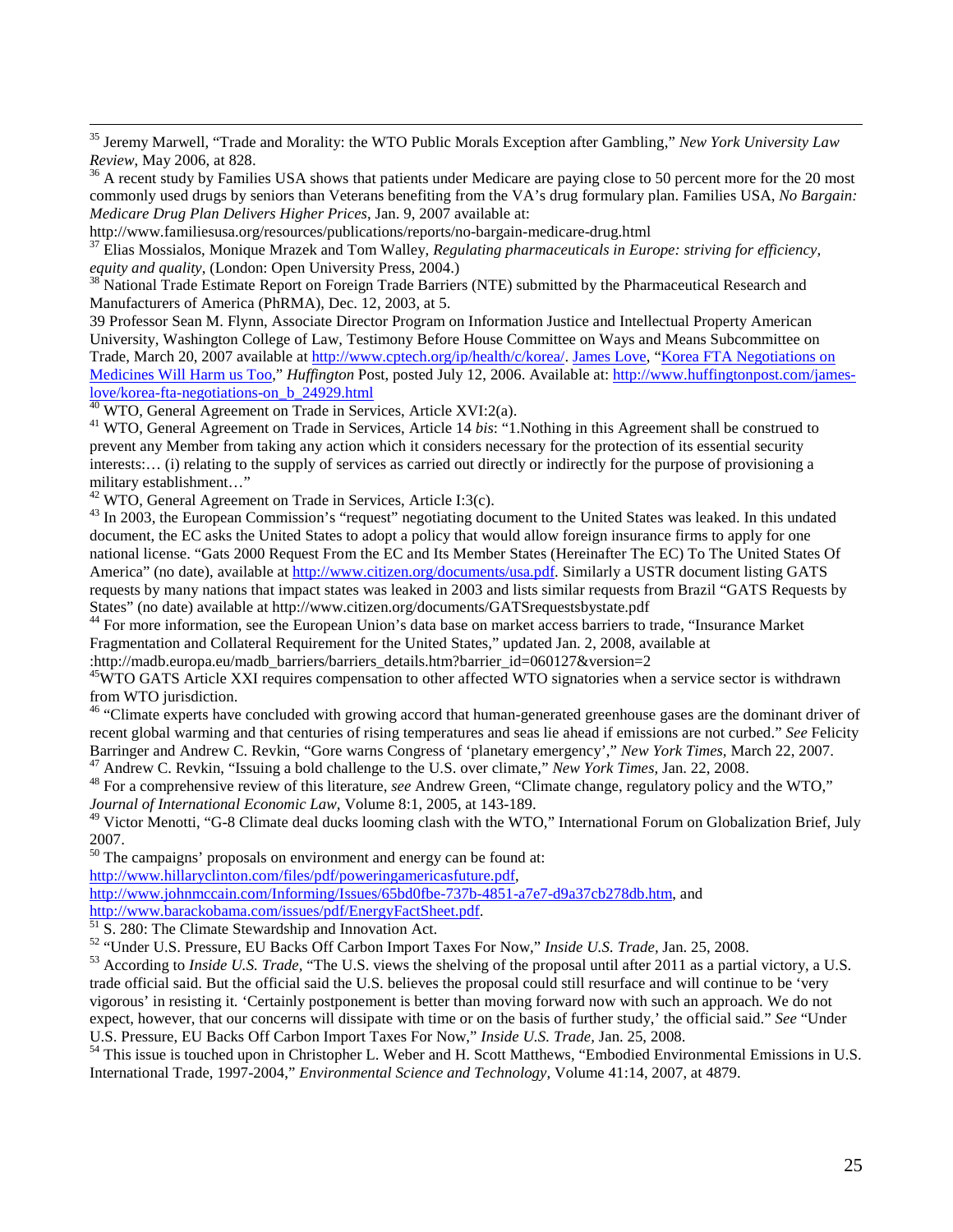<sup>58</sup> Bureau of Labor Statistics, Current Employment Statistics survey, series ID CES3000000001, manufacturing industry, accessed Feb. 22, 2008.

<sup>59</sup> http://www.hillaryclinton.com/files/pdf/poweringamericasfuture.pdf, at 7.

<sup>60</sup> http://www.barackobama.com/issues/pdf/EnergyFactSheet.pdf, at 8.

<sup>61</sup> "United States – Taxes on Automobiles," General Agreement on Tariffs and Trade panel, DS31/R, Oct. 11, 1994, at 108-119.

 $62$ At that time, European producers were importing large, high-profit luxury cars into the U.S. market. The foreign producers' marketing strategies of focusing on the sale of highly profitable large luxury cars resulted in U.S. producers being able to meet lower efficiency standards on their large heavy cars, because U.S. makers who produced both small and large cars could average the two types together, thereby obtaining a lower combined standard that also applied to their large cars.

 $63$  "United States – Taxes on Automobiles," General Agreement on Tariffs and Trade panel, DS31/R, Oct. 11, 1994, at 37, 82.

<sup>64</sup> "United States – Taxes on Automobiles," General Agreement on Tariffs and Trade panel, DS31/R, Oct. 11, 1994, at 13.

<sup>65</sup> WTO, General Agreement on Tariffs and Trade, Article XI. "General Elimination of Quantitative Restrictions. 1.No prohibitions or restrictions other than duties, taxes or other charges, whether made effective through quotas, import or export licences or other measures, shall be instituted or maintained by any contracting party on the importation of any product of the territory of any other contracting party or on the exportation or sale for export of any product destined for the territory of any other contracting party."

<sup>66</sup> When a domestic technical standard – which the TBT Agreement defines as "product characteristics or their related processes and production methods, including the applicable administrative provisions, with which compliance is mandatory" (See Annex I) – could result in keeping a good out of the U.S. market, then it is considered a WTO-illegal trade barrier unless it meets certain criteria set forth in the TBT Agreement.

<sup>67</sup> WTO, Agreement on Technical Barriers to Trade, Article 2:2.

<sup>68</sup> WTO, Agreement on Technical Barriers to Trade, Article 2:3.

<sup>69</sup> WTO, Agreement on Technical Barriers to Trade, Article 2:4.

<sup>70</sup> *See* Claudia M. Deutsch, "Seeking a more flattering light on, and from, bulbs," *New York Times,* Jan. 26, 2008.

<sup>71</sup> Elizabeth Economy, "China's Environmental Challenge," *Current History,* Volume 104: 683, September 2005.

<sup>72</sup> http://www.citizen.org/trade/forms/gats\_search.cfm

<sup>73</sup> WTO, Council for Trade in Services, "Energy Services: Background Note by the Secretariat," S/C/W/52, Sept. 9, 1998.

<sup>74</sup> The 1997 U.S. International Trade Commission concordance links the U.S. commitment to **UNCPC 887 - Services incidental to energy distribution**, which is defined as: "Services incidental to energy distribution transmission and distribution services on a fee or contract basis of electricity, gaseous fuels and steam and hot water to household, industrial, commercial and other users." The interpretation of "services incidental to" provided by the U.N. Statistics Division suggests that any service relating to distribution and sale of electricity – including to households - that is provided on a fee

or contract basis is covered by the U.S. GATS commitment. <sup>75</sup> WTO, General Agreement on Trade in Services, Article XVII:3.

<sup>76</sup> http://www.hillaryclinton.com/files/pdf/poweringamericasfuture.pdf, at 6.

- <sup>77</sup> http://www.barackobama.com/issues/pdf/EnergyFactSheet.pdf, at 3.
- <sup>78</sup> http://www.johnmccain.com/Informing/Issues/65bd0fbe-737b-4851-a7e7-d9a37cb278db.htm.
- $79 \frac{\text{http://www.hillaryclinton.com/files/pdf/poweringamericasfuture.pdf}}{$ http://www.hillaryclinton.com/files/pdf/poweringamericasfuture.pdf, at 7.
- <sup>80</sup> http://www.barackobama.com/issues/pdf/EnergyFactSheet.pdf, at 8.
- $81 \frac{\text{http://www.barackobama.com/issues/pdf/EnergyFactSheet.pdf}}{\text{http://www.barackobama.com/issues/pdf/EnergyFactSheet.pdf}}$ , at 5.
- <sup>82</sup> http://www.barackobama.com/issues/pdf/EnergyFactSheet.pdf, at 4.

<sup>83</sup> WTO, Agreement on Subsidies and Countervailing Measures, Articles I:1.

<sup>84</sup> WTO, Agreement on Subsidies and Countervailing Measures, Articles III:1.

<sup>&</sup>lt;sup>55</sup> The National Association of Clean Air Agencies identifies 13 bills in Congress that address global warming via a capand-trade system or similar mechanisms. *See* http://www.4cleanair.org/Documents/GWlegislationsidebyside.pdf, accessed Feb. 26, 2008.

<sup>&</sup>lt;sup>56</sup> Jennifer Haverkamp, Testimony of Environmental Defense before the Senate Finance Committee hearing on "International Aspects of a Carbon Cap-and-Trade Program," Feb. 14, 2008, at 12-15.

<sup>57</sup> Abraham Breehey, Testimony of International Brotherhood of Boilermakers, Iron Ship Builders, Blacksmiths, Forgers & Helpers before the Senate Finance Committee hearing on "International Aspects of a Carbon Cap-and-Trade Program," Feb. 14, 2008.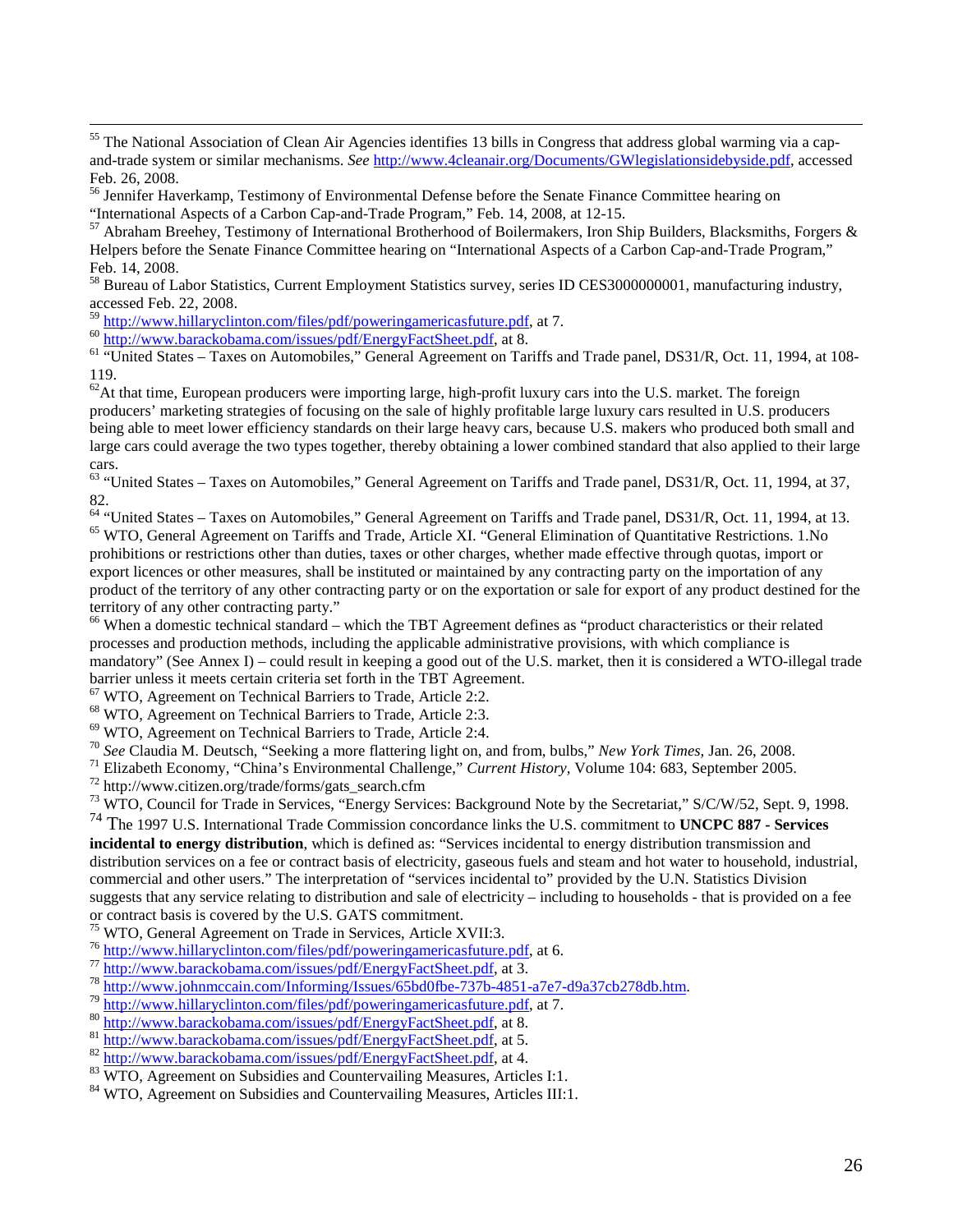<sup>85</sup> As Green notes, this provision is quite broad: "The task of the Panel or Appellate Body then is to examine the provisions of the subsidy as a whole to determine whether it is possible for the subsidized party to purchase imports and receive the subsidy. If not, the subsidy (either in fact or in law) will be viewed as contingent on the use of domestic over imported goods and be prohibited. Climate change subsidies aimed, for example, at reducing emissions from the energy industry could involve payments for the purchase of electricity from domestic renewable energy sources… Such subsidies would be prohibited." *See* Andrew Green, "Trade rules and climate change subsidies," *World Trade Review,* 5:3, 2006, at 397. <sup>86</sup> WTO, Agreement on Subsidies and Countervailing Measures, Article 5.

<sup>87</sup> WTO, Agreement on Subsidies and Countervailing Measures, Article 5.

<sup>88</sup> http://www.barackobama.com/issues/pdf/EnergyFactSheet.pdf, at 8.

 $89$  In fact, because many of the panel rulings on serious prejudice under SCM are very fact specific, it has been especially unpredictable how they would rule.

 $90$  WTO, Agreement on Subsidies and Countervailing Measures, Article 8.

<sup>91</sup> WTO, Agreement on Subsidies and Countervailing Measures, Article 31.

<sup>92</sup> Andrew Green, "Trade rules and climate change subsidies," *World Trade Review,* 5:3, 2006; Dukgeun Ahn, "Why Should Non-Actionable Subsidy be Non-Actionable?" KDI School of Pub Policy & Management Paper No. 05-05, June 2005.

93 Alina Syunkova, "WTO Compatibility of Four Categories of U.S. Climate Change Policy," National Foreign Trade Council Report, December 2007, at 12-13.

<sup>94</sup> "EU Biodiesel Board To Request AD, CVD Duties, WTO Case Against U.S.," *Inside U.S. Trade,* January 11, 2008.

<sup>95</sup> "WTO Boeing Panel Probes U.S. on NASA Contracts, State Taxes," *Inside U.S. Trade,* Feb. 1, 2008; "Brazil sides with EU in Arguments Before WTO Boeing Panel," *Inside U.S. Trade,* Feb. 1, 2008.

<sup>96</sup> Only those countries that opted to be covered are in the AGP, as it is not a mandatory (but a plurilateral) agreement for all WTO countries.

<sup>97</sup> WTO, Agreement on Government Procurement, Article III:1.

<sup>98</sup> WTO, Agreement on Government Procurement, Article VI:2(a).

<sup>98</sup> WTO, Agreement on Government Procurement, Article VI:2(a).

<sup>99</sup> WTO, Agreement on Government Procurement, Articles 6.1, and 6.2.

<sup>100</sup> WTO, Agreement on Government Procurement, Article VIII(b).

<sup>101</sup> These include: NAFTA, CAFTA, and FTAs with Chile, Singapore, Australia, Morocco, Oman, and Peru.

<sup>102</sup> NAFTA extends these investor rights to firms operating in Mexico and Canada, and the CAFTA extends these rights to firms operating in El Salvador, Guatemala, Honduras, Nicaragua and the Dominican Republic. Rounding out this list are Australia, Chile, Morocco, Oman, Peru and Singapore. Costa Rica, the sixth party to CAFTA, has not yet implemented the pact.

<sup>103</sup> See e.g. CAFTA Article 10.7 and Article 10.28 for definitions. "**investment** means every asset that an investor owns or controls, directly or indirectly, that has the characteristics of an investment, including such characteristics as the commitment of capital or other resources, the expectation of gain or profit, or the assumption of risk. Forms that an investment may take include: (a) an enterprise; (b) shares, stock, and other forms of equity participation in an enterprise; (c) bonds, debentures, other debt instruments, and loans; 9 (d) futures, options, and other derivatives; (e) turnkey, construction, management, production, concession, revenue-sharing, and other similar contracts; (f) intellectual property rights; (g) licenses, authorizations, permits, and similar rights conferred pursuant to domestic law;10 11 and (h) other tangible or intangible, movable or immovable property, and related property rights, such as leases, mortgages, liens, and pledges;" <sup>104</sup> The Australia FTA does not have the investor-state system, although it does have the same investor rights. They are

simply not privately enforceable in FTA-established dispute settlement processes.

<sup>105</sup> See e.g. CAFTA Chapter 10, Section B.

<sup>106</sup> Mary Bottari and Lori Wallach, "NAFTA Chapter 11 Investor-State Cases: Lessons for the Central America Free Trade Agreement," Public Citizen Report, February 2005.

 $107$  All examples are detailed in Mary Bottari and Lori Wallach, "NAFTA Chapter 11 Investor-State Cases: Lessons for the Central America Free Trade Agreement," Public Citizen Report, February 2005. *See* also Canadian Centre for Policy Alternatives chart, at http://www.policyalternatives.ca/Reports/2008/01/ReportsStudies1814/index.cfm?pa=BB736455.

<sup>108</sup> Statement of Deputy United States Trade Representative John K. Veroneau Regarding U.S. Actions under GATS Article XXI, Office of the U.S. Trade Representative, May 4, 2007. *See* also James Kanter and Gary Rivlin, "In Trade Ruling, Antigua wins right to piracy," *New York Times,* Dec. 22, 2007.

<sup>109</sup> Economic needs tests are an important policy tool for controlling costs in the health care arena. Thirty-eight states have "Certificate of Need" or "CON" laws for health care facilities such as hospitals, outpatient clinics and nursing homes. CON laws are intended to bring oversight to health care construction and major capital expenditures which fuel skyrocketing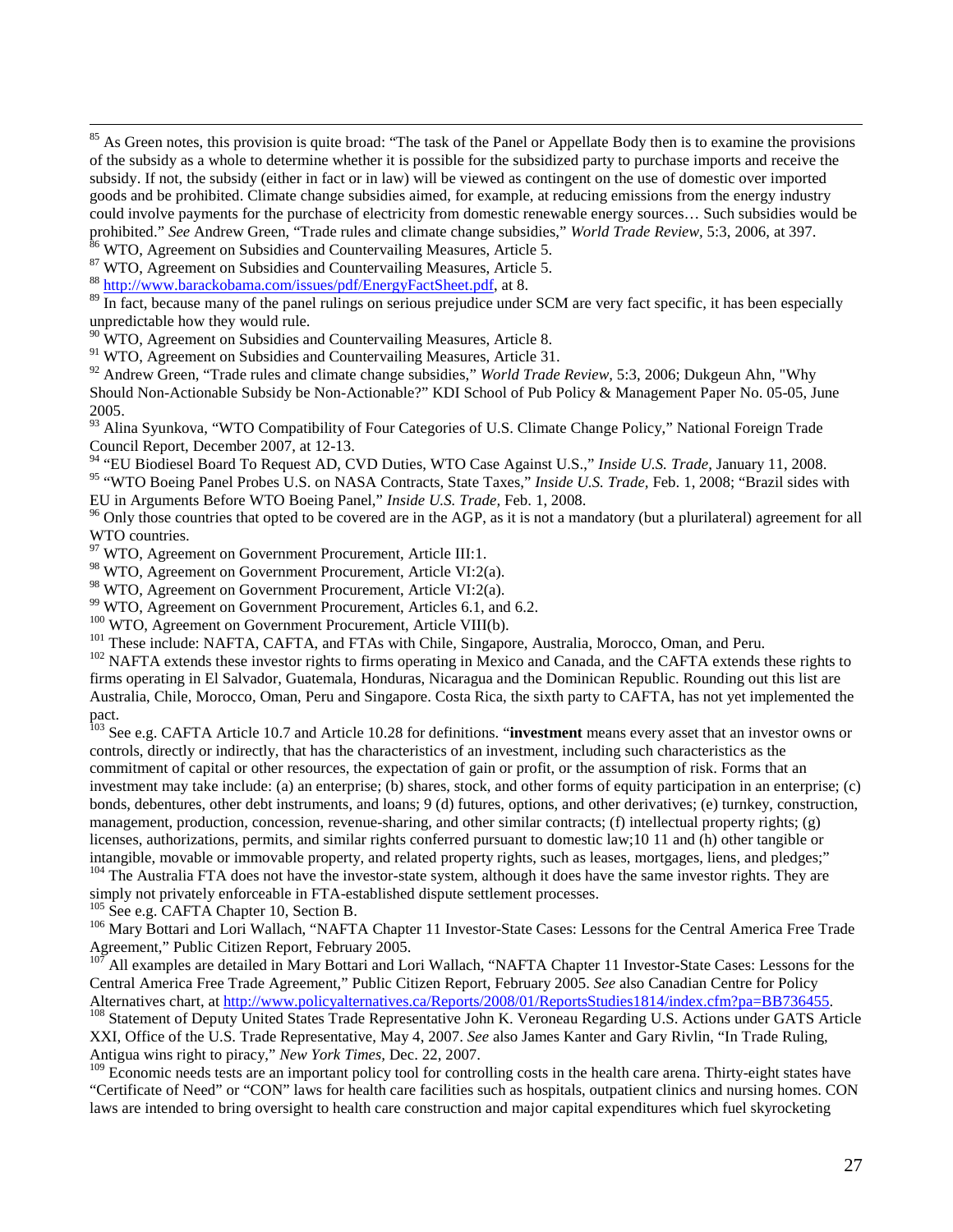health care costs. Unfortunately, GATS Article XVI prohibits economic needs tests in a covered service sector. U.S. negotiators safeguarded needs testing under hospital services, but not under construction of health buildings. This contradiction will need to be clarified to safeguard these important cost-saving laws from challenge.

<sup>110</sup> Pat Arnold and Terrie Reeves, "International Trade and Health Policy: Implications of the GATS for U.S. Healthcare Reform," *Journal of Business Ethics*, Vol. 63, 2006, at 313-332.

<sup>111</sup> *See* http://www.citizen.org/trade/forms/gats\_search.cfm.

<sup>112</sup> GATS brief and http://www.foei.org/en/publications/pdfs/NAMAenvironmentFINAL.pdf

<sup>113</sup> U.S. Revised Offer on GATS, Environment, Carbon Trading, TN/S/O/USA/Rev. 1, on file with Public Citizen. <sup>114</sup> See Alina Syunkova, "WTO Compatibility of Four Categories of U.S. Climate Change Policy," National Foreign Trade Council Report, December 2007, at 19; Jacob Werksman, "Greenhouse Gas Emissions Trading and the WTO," *Reciel,* Volume 8:3, 1999, at 255; Sikina Jinnah, "Emissions Trading Under the Kyoto Protocol: NAFTA and WTO Concerns," *Georgetown International Environmental Law Review,* 15, 2002-2003, at 709-762; Annie Petsonk, "The Kyoto Protocol and the WTO: Integrating Greenhouse Gas Emissions Allowance Trading into the Global Marketplace," *Duke Environmental Law and Policy Forum,* 10, 1999-2000, at 185-220.

<sup>115</sup> S. 280, Sec. 214.

<sup>116</sup> See e.g. WTO, General Agreement on Tariffs and Trade, Article I; WTO, General Agreement on Trade in Services, Article II.

<sup>117</sup> The United States signed up the category of "Trading of Securities and Derivative Products and Services Related Thereto; Participation in Securities Issues" as part of its GATS Financial Services commitments in 1998. *See* WTO, United States of America, Schedule of Specific Commitments, Supplement 3, GATS/SC/90/Suppl.3 Feb. 26, 1998. In other words, the United States committed to allow cross border trade in these products, to allow U.S. businesses to purchase these products abroad, and to allow foreign firms to establish businesses and sell these products in the United States. There are very few "limitations" or exemptions from these commitments listed in the U.S. GATS schedule. Oddly, onion futures were listed as exempted. The "Standstill" provision of the WTO's Understanding on Financial Commitments, does not allow for the listing of new nonconforming measures.

<sup>118</sup> Gary Clyde Hufbauer and Jeffrey J. Schott, *NAFTA Revisited: Achievements and Challenges,* (Washington, D.C.: Institute for International Economics, 2005), at 408-409, 424-425.

<sup>119</sup> WTO, General Agreement on Tariffs and Trade, Article I. "With respect to customs duties and charges of any kind imposed on or in connection with importation or exportation or imposed on the international transfer of payments for imports or exports, and with respect to the method of levying such duties and charges, and with respect to all rules and formalities in connection with importation and exportation, and with respect to all matters referred to in paragraphs 2 and 4 of Article III [regulatory measures], any advantage, favour, privilege or immunity granted by any contracting party to any product originating in or destined for any other country shall be accorded immediately and unconditionally to the like product originating in or destined for the territories of all other contracting parties."

<sup>120</sup> WTO, General Agreement on Tariffs and Trade, Article II:1: "The products described in Part I of the Schedule relating to any contracting party, which are the products of territories of other contracting parties, shall, on their importation into the territory to which the Schedule relates, and subject to the terms, conditions or qualifications set forth in that Schedule, be exempt from ordinary customs duties in excess of those set forth and provided therein. Such products shall also be exempt from all other duties or charges of any kind imposed on or in connection with the importation in excess of those imposed on the date of this Agreement or those directly and mandatorily required to be imposed thereafter by legislation in force in the importing territory on that date."

<sup>121</sup> Joost Pauwelyn, "U.S. Federal Climate Policy and Competitiveness Concerns: The Limits and Options of International Trade Law," Nicholas Institute for Environmental Policy Solutions at Duke University, Working Paper 07-02, April 2007, at 21. Gary Clyde Hufbauer and Jeffrey J. Schott, *NAFTA Revisited: Achievements and Challenges,* (Washington, D.C.: Institute for International Economics, 2005), at 408-409, 424-425.

<sup>121</sup> WTO, General Agreement on Tariffs and Trade, Article I. "With respect to customs duties and charges of any kind imposed on or in connection with importation or exportation or imposed on the international transfer of payments for imports or exports, and with respect to the method of levying such duties and charges, and with respect to all rules and formalities in connection with importation and exportation, and with respect to all matters referred to in paragraphs 2 and 4 of Article III [regulatory measures], any advantage, favour, privilege or immunity granted by any contracting party to any product originating in or destined for any other country shall be accorded immediately and unconditionally to the like product originating in or destined for the territories of all other contracting parties."

<sup>121</sup> WTO, General Agreement on Tariffs and Trade, Article II:: "The products described in Part I of the Schedule relating to any contracting party, which are the products of territories of other contracting parties, shall, on their importation into the territory to which the Schedule relates, and subject to the terms, conditions or qualifications set forth in that Schedule, be